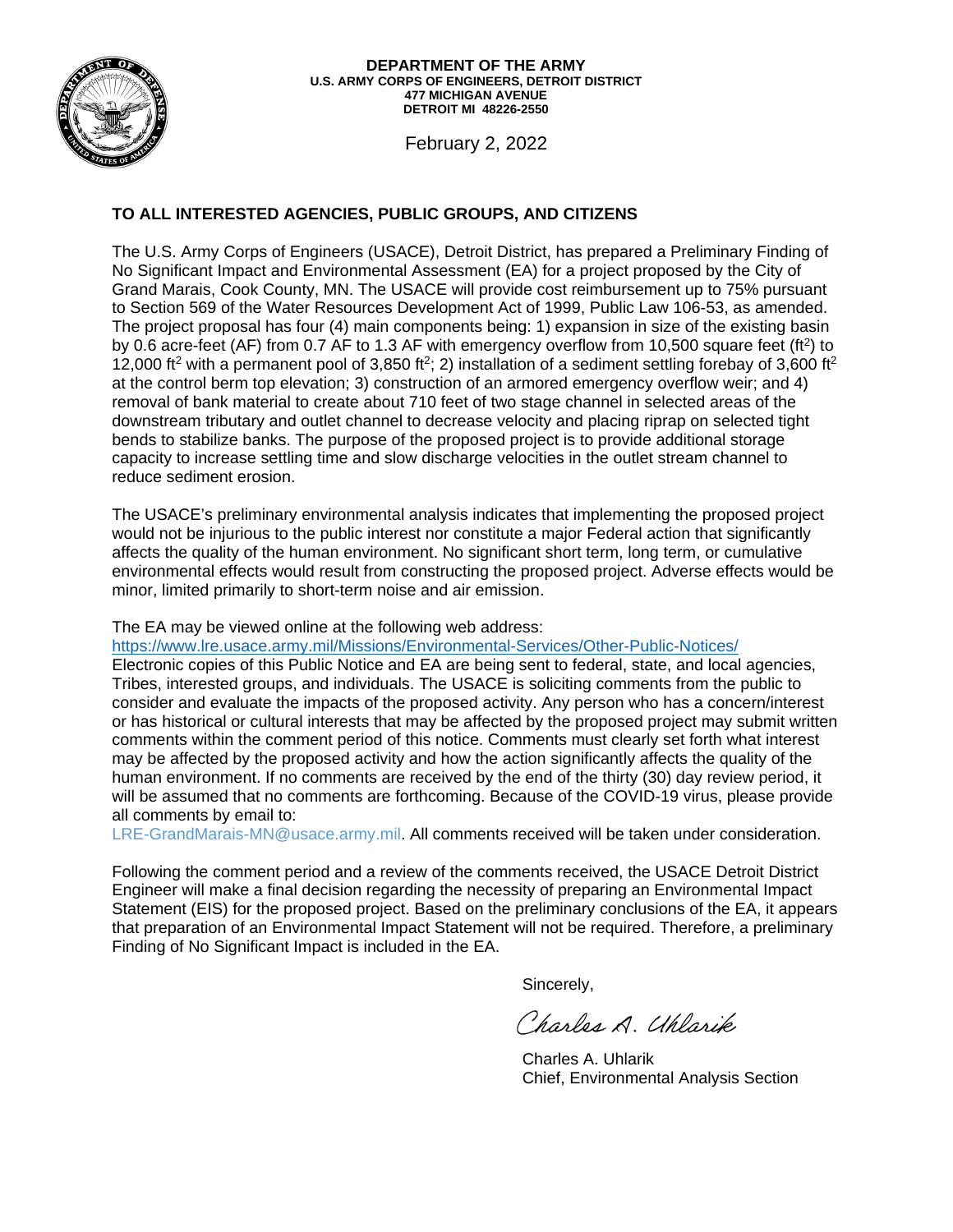## **ENVIRONMENTAL ASSESSMENT**

**8th Avenue West Storm Water Detention Basin Cook County, Grand Marias, Minnesota** 



**February 2022** U.S. Army Engineer District, Detroit Corps of Engineers, CELRE-PLE 477 Michigan Ave. Detroit, Michigan 48226-2550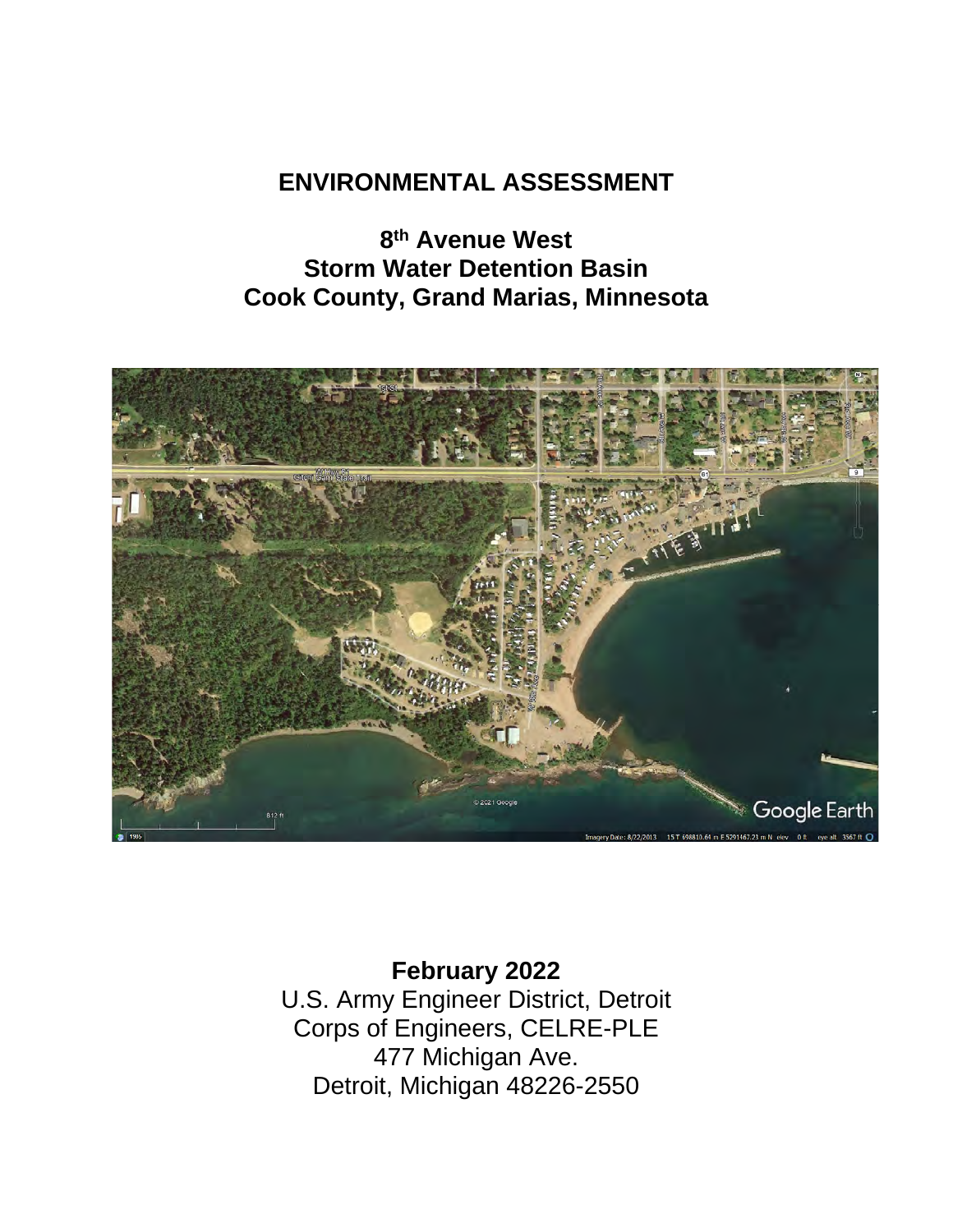

#### **477 MICHIGAN AVENUE DEPARTMENT OF THE ARMY U.S. ARMY CORPS OF ENGINEERS, DETROIT DISTRICT DETROIT MI 48226-2550**

#### **Preliminary Finding of No Significant Impact**

8th Avenue West Storm Water Detention Basin Cook County, Grand Marias, Minnesota

 The U.S. Army Corps of Engineers (USACE), Detroit District, has completed an environmental analysis in accordance with the National Environmental Policy Act of 1969, as amended. The Environmental Assessment (EA), Section 404(b)(1) Evaluation for excavation and placement of fill in waters of the United States, and a Public Notice (dated February 2, 2022) addresses the environmental consequences of the excavation for expansion of the existing stormwater detention basin and discharge outlet in Grand Marais, Cook County, Minnesota, on Lake Superior. The proposed expansion of the stormwater detention basin is to provide additional storage capacity to increase settling time and widening the downstream floodplain to slow discharge velocities in the outlet stream channel to reduce sediment erosion during discharge events. The expansion of the stormwater detention basin is to meet stormwater retention times for stormwater management consistent with the Clean Water Act requirements. The USACE will provide cost reimbursement up to 75% pursuant to Section 569 of the Water Resources Development Act of 1999, Public Law 106-53, as amended.

 The EA analysis, incorporated herein by reference, evaluated various project alternatives: Alternative 1, "No Action" plan, Alternative 2, construction of a larger footprint basin by excavation of a new sediment forebay and surface area of the settling basin and conducting downstream armoring work on the outlet; Alternative 3, raising the perimeter berm height for additional storage capacity, installation of the sediment forebay within the basin, deepening the basin and conducting downstream work on the outlet to create a two stage channel and Alternative 4, excavate to deepen the existing basin, increase the berm height around the existing stormwater detention, install sediment settling forebay, install riser pipe and armored outlet, constructed armored emergency overflow weir, create a two stage outlet channel floodplain in selected areas and armor downstream outlet channel stream bend. The tentatively selected alternative and recommended plan is Alternative 4, which is the least impacting alternative meeting the project design criteria as discussed in the EA and is a combination of the best components of all the alternatives considered.

 All applicable environmental laws were considered in the evaluation of alternatives and coordination with appropriate agencies undertaken. Implementing the recommended plan would not result in significant cumulative or long-term adverse environmental effects. The project would cause no or insignificant minor adverse environmental effects. The project would cause no or insignificant minor adverse impacts to natural resources, would not adversely impact navigation, water quality, cultural/historic resources, federally listed endangered or threatened species and their habitat, nor be injurious to the public interest. Adverse effects would be minor, limited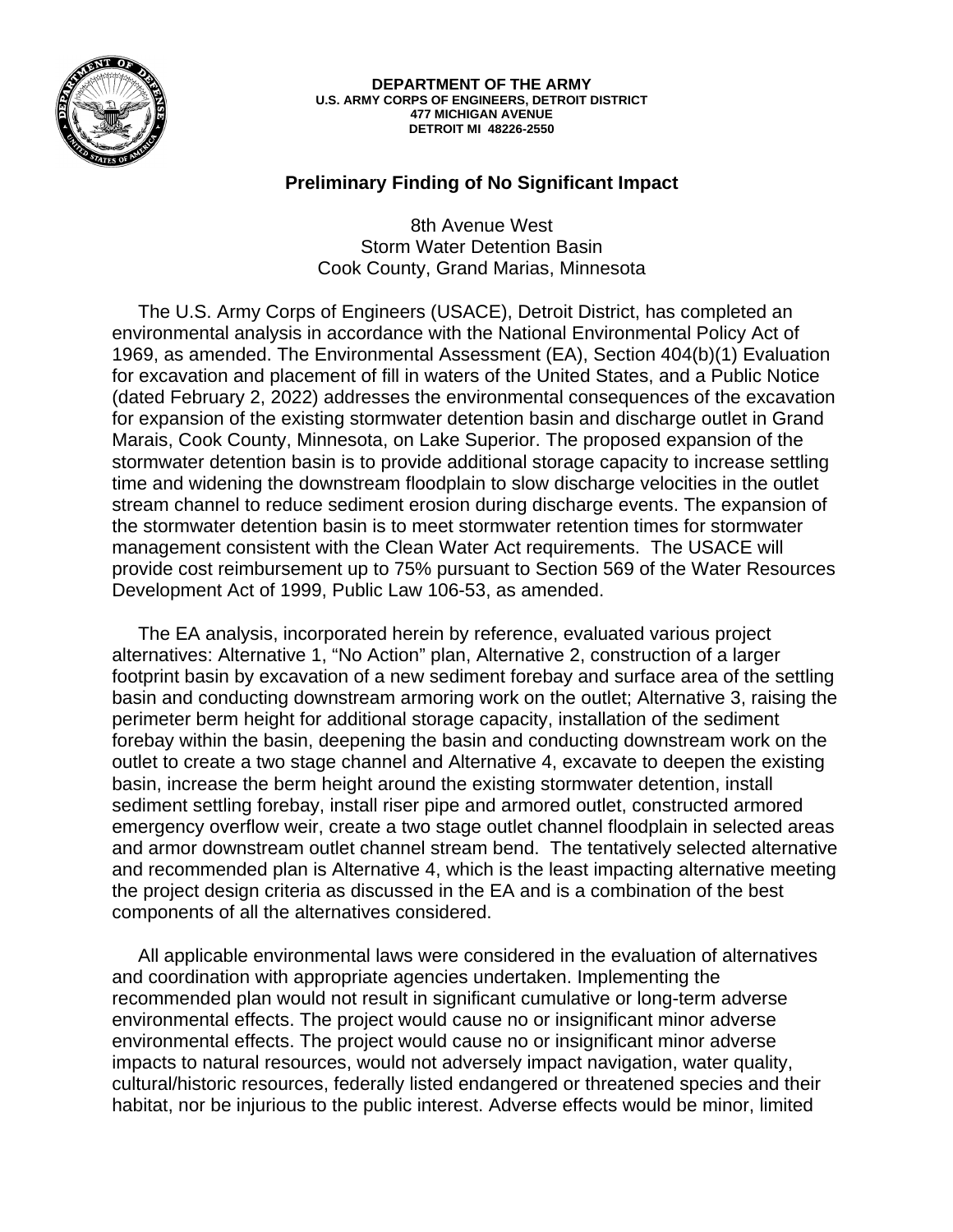primarily to short-term noise and air emissions from equipment operation, minor disruption of local aquatic species, and loss of some existing bank vegetation. All practicable and appropriate means to avoid or minimize adverse environmental effects were analyzed and incorporated into the selected alternative and recommended plan. Best management practices (BMPs) as detailed in the EA will be implemented, if appropriate, to minimize impacts. No compensatory mitigation is required as part of the recommended plan. A summary assessment of the potential effects of the recommended plan are listed in Table 1.

|                                          | Minimal and<br>Insignificant<br>effects | Insignificant<br>effects as a result<br>of mitigation | Resource<br>unaffected by<br>action |
|------------------------------------------|-----------------------------------------|-------------------------------------------------------|-------------------------------------|
| Air quality                              | 冈                                       |                                                       |                                     |
| <b>Aquatic Habitat, Fisheries</b>        | 区                                       |                                                       |                                     |
| <b>Clean Water Act Evaluation</b>        | 区                                       |                                                       |                                     |
| <b>Climate Change</b>                    | 図                                       |                                                       |                                     |
| <b>Coastal Zone Management</b>           | 区                                       |                                                       |                                     |
| <b>Contaminant Consideration</b>         | 区                                       |                                                       |                                     |
| <b>Cultural Resources</b>                | J.                                      |                                                       | 冈                                   |
| Exotic/Invasive/Species                  |                                         |                                                       | 区                                   |
| Farmland                                 |                                         |                                                       | 区                                   |
| Federally Listed Species (T&E)           | 冈                                       |                                                       |                                     |
| Floodplains                              | 区                                       | П                                                     |                                     |
| Groundwater/Drinking Water               |                                         |                                                       | 区                                   |
| <b>Health and Safety</b>                 |                                         |                                                       | 冈                                   |
| Traffic, Noise and Aesthetics            | 冈                                       |                                                       |                                     |
| Recreation                               |                                         |                                                       | 区                                   |
| Social Setting/ Environmental<br>Justice |                                         |                                                       | 冈                                   |
| <b>Water Quality</b>                     | 区                                       | H                                                     |                                     |
| Wetlands                                 | 区                                       |                                                       |                                     |
| Wildlife/Habitat                         | 区                                       |                                                       |                                     |

Table 1: Summary of Potential Effects of the Recommended Plan

 considered and responded to by email. Public review of the EA and Preliminary FONSI was initiated by Public Notice on February 2, 2022. All comments submitted during the public review period will be

 Pursuant to Section 7 of the Endangered Species Act of 1973, as amended, the USACE requested a species list through the US Fish and Wildlife Service Information for Planning and Consultation (IPaC) program online database. Based on the species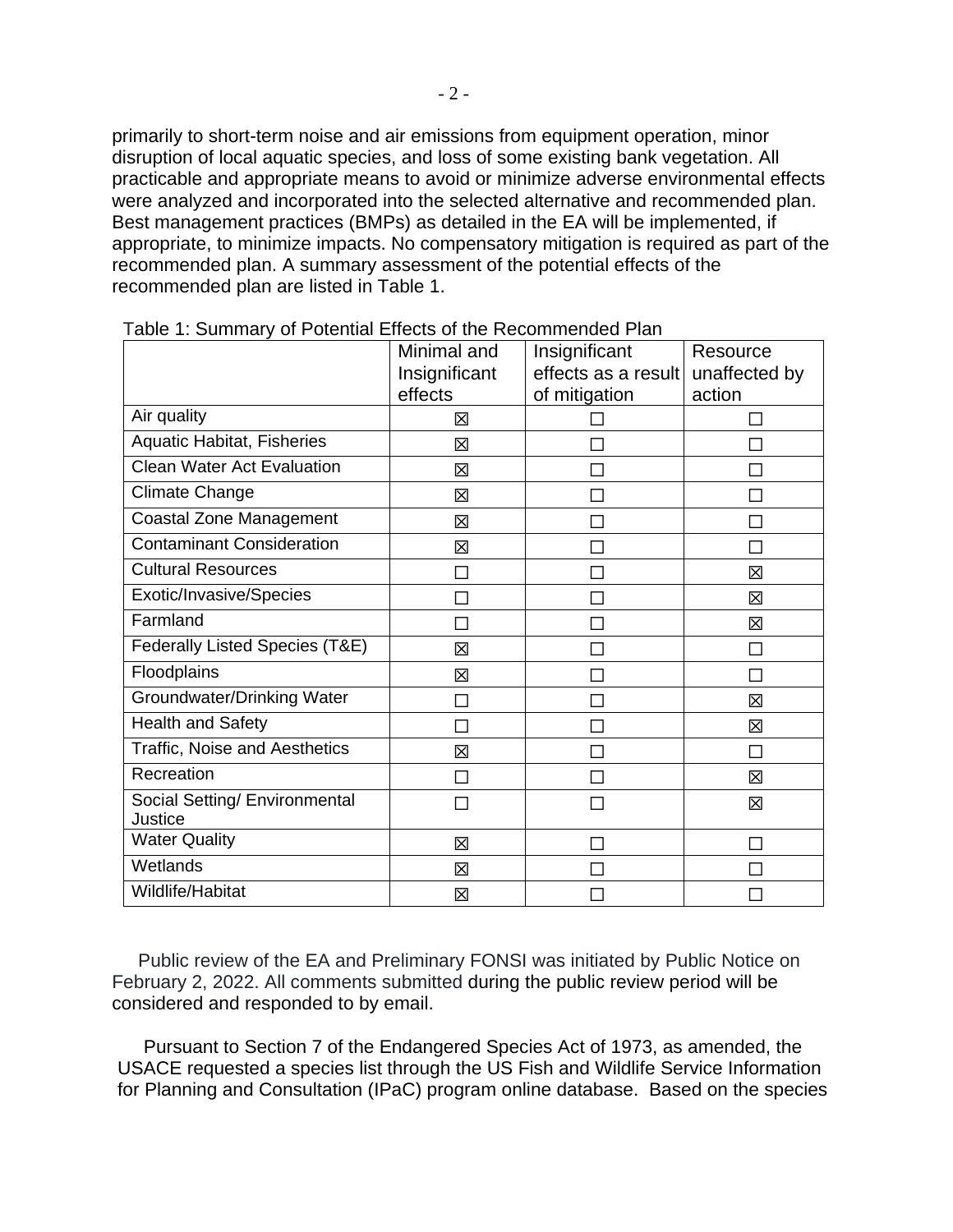list for the specific work area in Cook County, MN, dated December 2021, three (3) federally listed species are located in the county. The USACE determined that the recommended plan will have "no effect" on the Canadian lynx or Canada lynx critical habitat nor affect the piping plover. Under Rule 4(d) the USACE determined that the project "may affect but not likely to adversely affect" the northern long eared bat. Approximately 50 trees greater than 3 inches dbh will be removed for expansion of the basin and outlet channel work but all trees will be cut outside of the June/July time frame and the proposed work consistent with Rule 4(d). On December 2, 2021, the USFWS responded in an email and concluded the project may affect but is not likely to adversely affect the Canada lynx and the piping plover and will have no effect on Canada lynx critical habitat. The project is consistent with Rule 4(d) and may affect but not likely to adversely affect the northern long eared bat.

Pursuant to Section 106 of the National Historic Preservation Act, as amended, the USACE has preliminarily determined that no above-ground cultural resources that are eligible for or listed on the National Register of Historic Places would be affected by this project. Because the immediate project area for the extension of the basin is unlikely to contain intact soils there is low potential that the extension will impact archeological resources. However, USACE is requiring that the city conduct a Phase I Archeological Survey of the proposed excavation areas adjacent to the outlet drain where the bank will be cut back to determine whether these areas have potential to contain archeological material. Following the conclusion of the survey, both SHPO and Tribes with known interest in the area will be consulted under Section 106 of the National Historic Preservation Act.

 Pursuant to the Clean Water Act of 1972, as amended, the recommended plan has been found to be compliant with Section 404(b)(1) Guidelines (40 CFR 230). The Clean Water Act Section 404(b)(1) evaluation is found in the EA.

 A water quality certification (WQC) pursuant to Section 401 of the Clean Water Act is required from the State of Minnesota. The USACE preliminarily determined the project complies with Minnesota water quality standards. In water work will not commence until the State certifies, or waives, compliance with State water quality standards. The non-Federal sponsor is applying for the appropriate certifications and permits.

 Pursuant to the Coastal Zone Management Act of 1972, the USACE determined that the project would be undertaken consistent to the maximum extent practicable with the enforceable policies of the approved State of Minnesota Coastal Zone Management Program. The USACE early coordination for the consistency determination was sent to the coastal program manager on April 9, 2021. No response to the determination has been received to date. The project will not impact lands designated under the Coastal Barrier Resources Act (CBRA PL97-348) located in Minnesota.

 The proposed project complies with the Federal Executive Order on Flood Plain Management (E.O. 11988) because there is no practicable alternative to construction in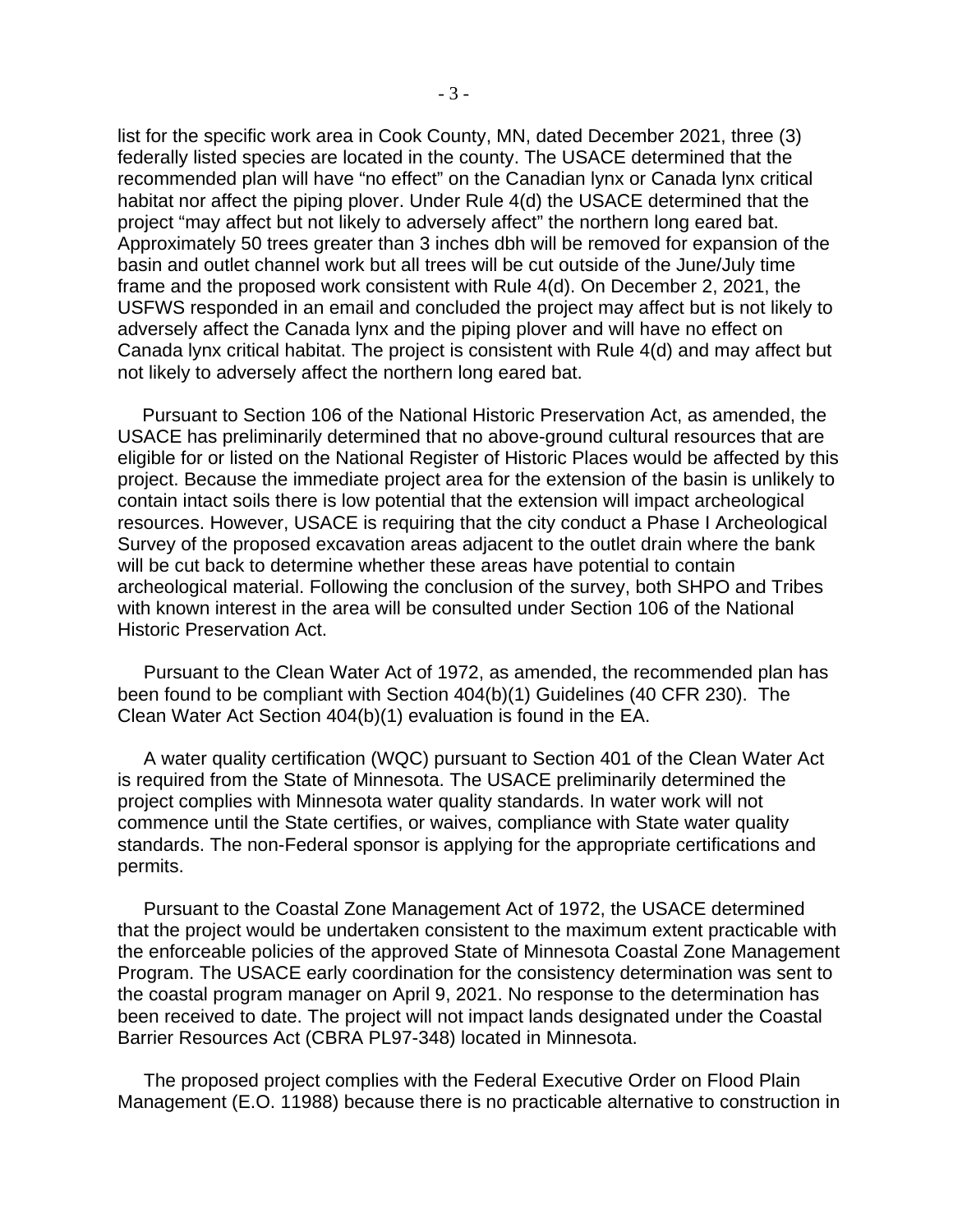the floodplain. The project would not cause a harmful interference on adjacent property, nor increase the risk of flooding or related flood damage, nor encourage floodplain development.

 Based on this EA, the 404(b)(1) Evaluation, coordination with Federal and state agencies and Tribes, and review by my staff, it is my preliminary determination that implementing the recommended plan would not significantly affect the quality of the human environment. Therefore, preparation of an Environmental Impact Statement (EIS) is not required. Following the 30-day agency/public review period and consideration of the comments received, a final decision will be made regarding the necessity of preparing an EIS for the proposed action.

\_\_\_\_\_\_\_\_\_\_\_\_\_\_\_\_ \_\_\_\_\_\_\_\_\_\_\_\_\_\_\_\_\_\_\_\_\_\_\_\_\_\_\_\_\_\_\_\_\_\_

Date Signed

Scott M. Katalenich Lieutenant Colonel, U.S. Army District Commander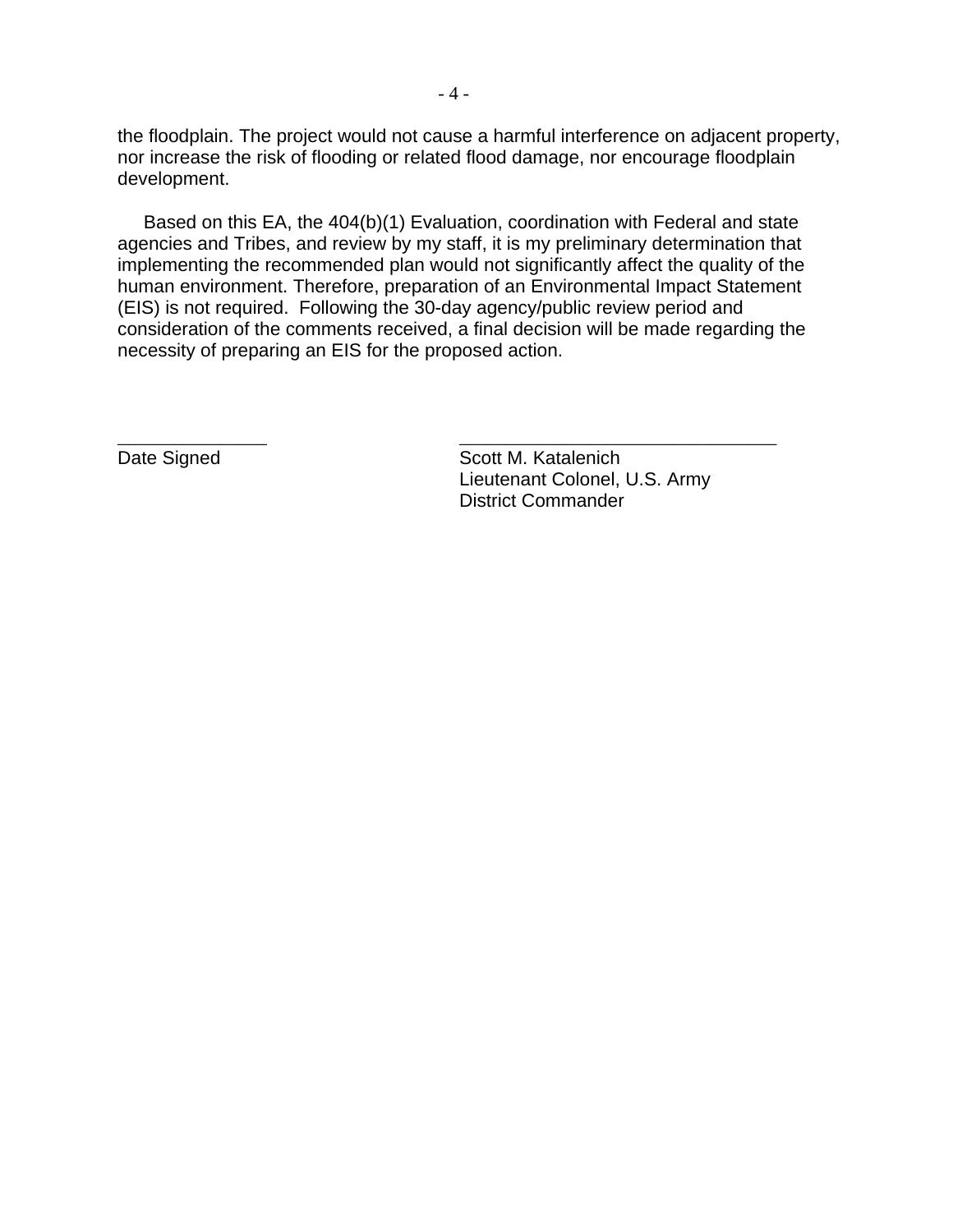### TABLE OF CONTENTS

|     | 5.0 ALTERNATIVE SELECTION AND RECOMMENDED PLAN |  |
|-----|------------------------------------------------|--|
|     |                                                |  |
|     |                                                |  |
| 8.0 |                                                |  |
|     |                                                |  |

#### **LIST OF ATTACHMENTS**

#### **Appendix A. Figures**

Figure 1. Project Location Figure 2. Project Work Areas Figure 3: Proposed Basin Elevations Figure 4: Plan and Profile

### **Appendix B. Section 404(b)(1) Evaluation**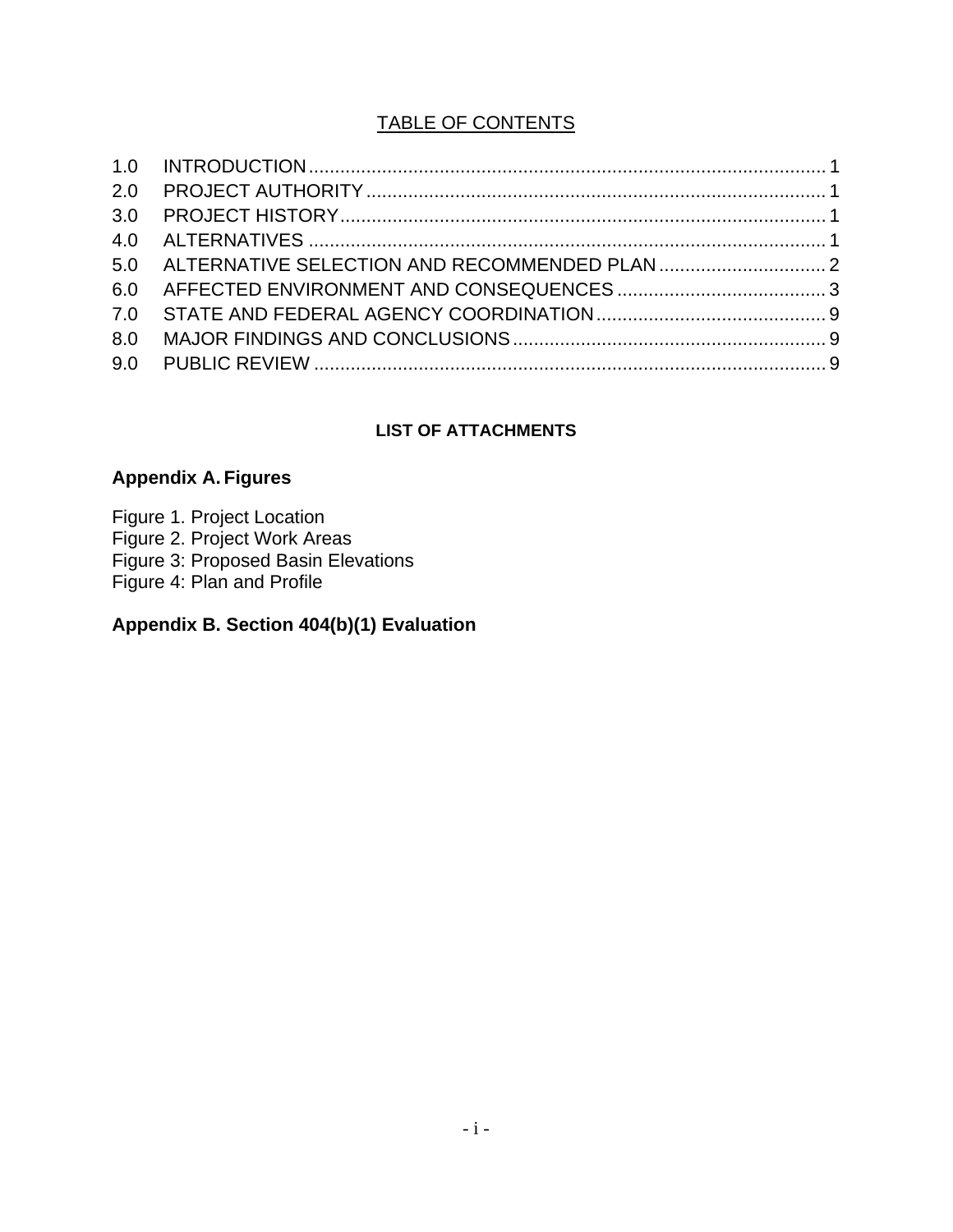# **1.0 INTRODUCTION**

1.1 The City of Grand Marais, Cook County, Minnesota owns the lands upon which the existing stormwater detention basin and outlet channel is located. The basin is located southwest of town and the collected stormwater discharges by way of an open intermittent stream to Lake Superior. Grand Marais is located 110 miles northeast of Duluth and 38 miles southwest of the Canada-U.S. border on the Lake Superior shoreline.

### **1.2 PROPOSED ACTION, PROJECT NEED AND PURPOSE**

1.3 The U.S. Army Corps of Engineers, Detroit District (USACE), Environmental Assessment (EA) evaluates the environmental impacts of the proposed expansion of the stormwater detention basin to provide additional storage capacity to increase settling time and widening the floodplain to slow discharge velocities in the outlet stream channel to reduce sediment erosion during discharge events. The expansion of the stormwater detention basin is to increase stormwater retention times for stormwater management consistent with the Clean Water Act requirements.

# **2.0 PROJECT AUTHORITY**

The USACE will provide cost reimbursement up to 75% pursuant to Section 569 of the Water Resources Development Act of 1999, Public Law 106-53, as amended.

# **3.0 PROJECT HISTORY**

The area was inhabited by the Anishinaabe indigenous people known as Ojibwe prior to settlement by French Canadians. The area was a bustling fur trading station in the 1700s. Grand Marais may also mean "sheltered water area" referring to the natural breakwater rock outcroppings providing two small natural safe harbors for early explorers. Grand Marais is the county seat of Cook County and the only municipality in the county. Grand Marais is a gateway to the Boundary Waters Canoe Area Wilderness via the Gunflint Trail, historically a footpath for travelers and fur traders from inland lakes to Lake Superior.

# **4.0 ALTERNATIVES**

4.1 Various project alternatives were considered as depicted below.

### **4.2 Alternative 1 – No Action (Future Without Project)**

The "No Action" alternative is the baseline for evaluation of environmental impacts. The "No Action" alternative assumes that the proposed project/recommend plan would not be implemented. The "No Action" alternative is not carried forward in this evaluation as the existing system does not provide needed storage capacity within the detention basin nor methods to reduce erosive discharge velocities in the outlet channel.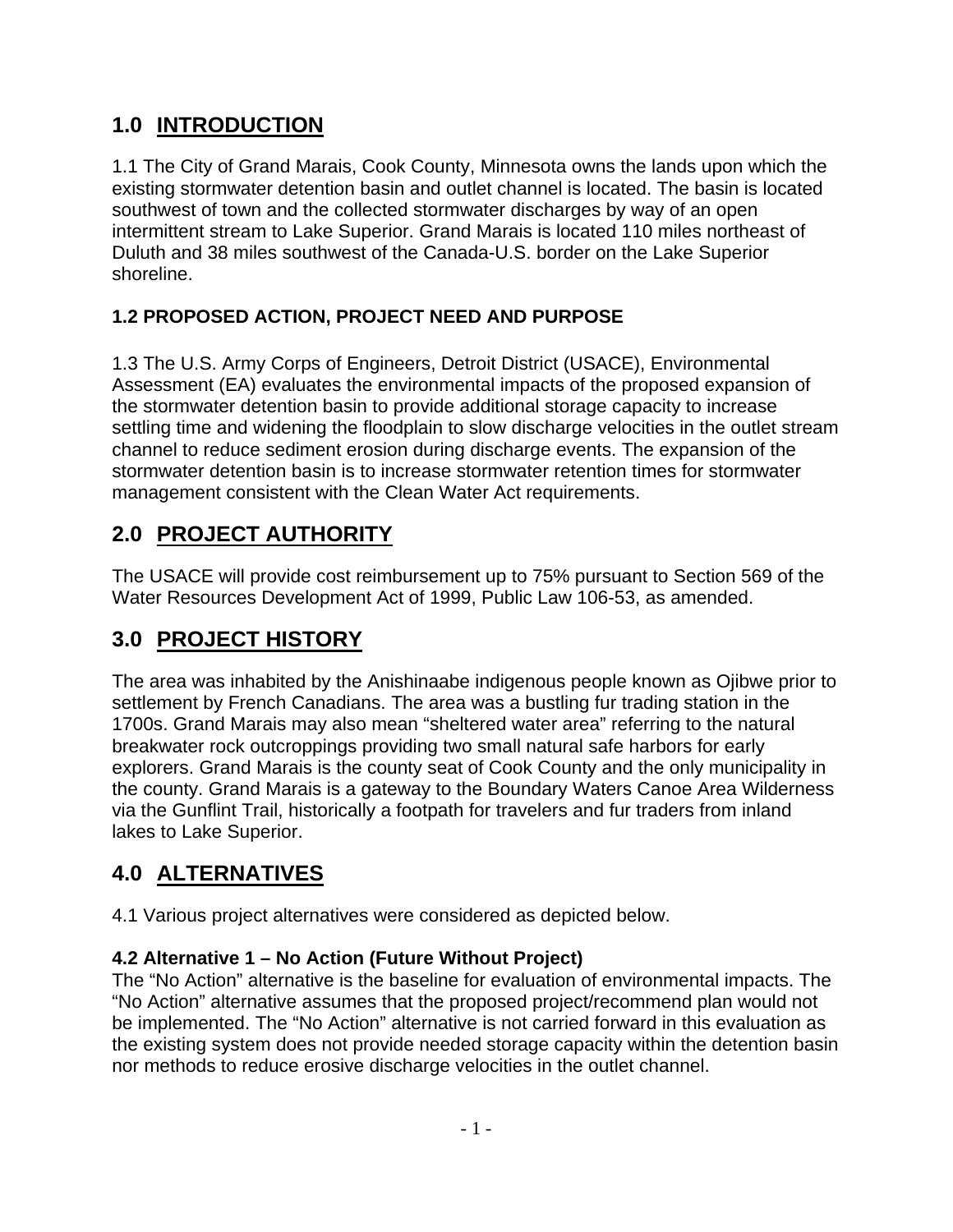**4.3 Alternative 2 –** Excavate larger surfaced area detention basin and armor the outlet channel: This alternative includes: excavation of a larger detention area to create additional storage capacity, provides area for the settling basin forebay and armoring of the outlet channel to provide erosion protection. Placement of armor stone for erosion protection of the entire outlet channel is not cost effective. Excavation of additional surface area to increase storage capacity results in the destruction of additional existing habitats with more environmental impacts and is more costly.

**4.4 Alternative 3 –** Excavate to deepen the existing basin, increase the berm height around the existing stormwater detention basin to create additional storage capacity, install sediment forebay and armored outlet, create a two stage outlet channel floodplain and armor selected locations, as needed.

4.5 **Alternative 4 –** Excavate to deepen the existing basin, increase the berm height around the existing stormwater detention, install sediment settling forebay, install riser pipe and armored outlet, constructed armored emergency overflow weir, create a two stage outlet channel floodplain in selected areas, armor downstream outlet channel stream bend,

### **5.0 ALTERNATIVE SELECTION AND RECOMMENDED PLAN**

.

5.1 City of Grand Marais determined a combination of alternatives considered is the best approach for the reconstruction of the detention basin to increase storage capacity to provide additional settling time and increase the floodplain of the outlet channel to reduce discharge velocity and scour. The tentatively selected alternative is Alternative 4, a combination of alternatives that resulted from using the most efficient or best restoration components from all the alternatives considered both within the basin and in the outlet channel to increase the basin retention time and minimize downstream channel erosion resulting in the discharge of suspended solids. The proposed work will be completed under city contract with USACE cost reimbursement.

5.2 The recommended plan (Alternative 4) has four (4) main components being: 1) expansion in size of the existing basin by 0.6 acre-feet (AF) from 0.7 AF to 1.3 AF through the raising of berms around the 10,500 square foot ( $ft<sup>2</sup>$ ) existing basin to increase the basin size to 12,000 ft<sup>2</sup>, with emergency overflow at 637.6' NGVD 88; 2) installation of a 2,180 ft<sup>2</sup> sediment settling forebay at the lowest elevation with a total area of 3,600 ft<sup>2</sup> at control berm top elevation 3) construction of an armored emergency overflow weir and 4) create a two stage flood control channel by removing some of the old spoil berms from about 710 feet of tributary and outlet channel to increase the floodplain in the outlet channels to decrease velocity, placing erosion control blankets on reconstructed or graded banks and placing riprap on selected tight bends in the outlet stream. Construction activities within the basin result in the creation of a permanent pool within the stormwater basin of approximately 3,850 ft<sup>2</sup> at the invert drop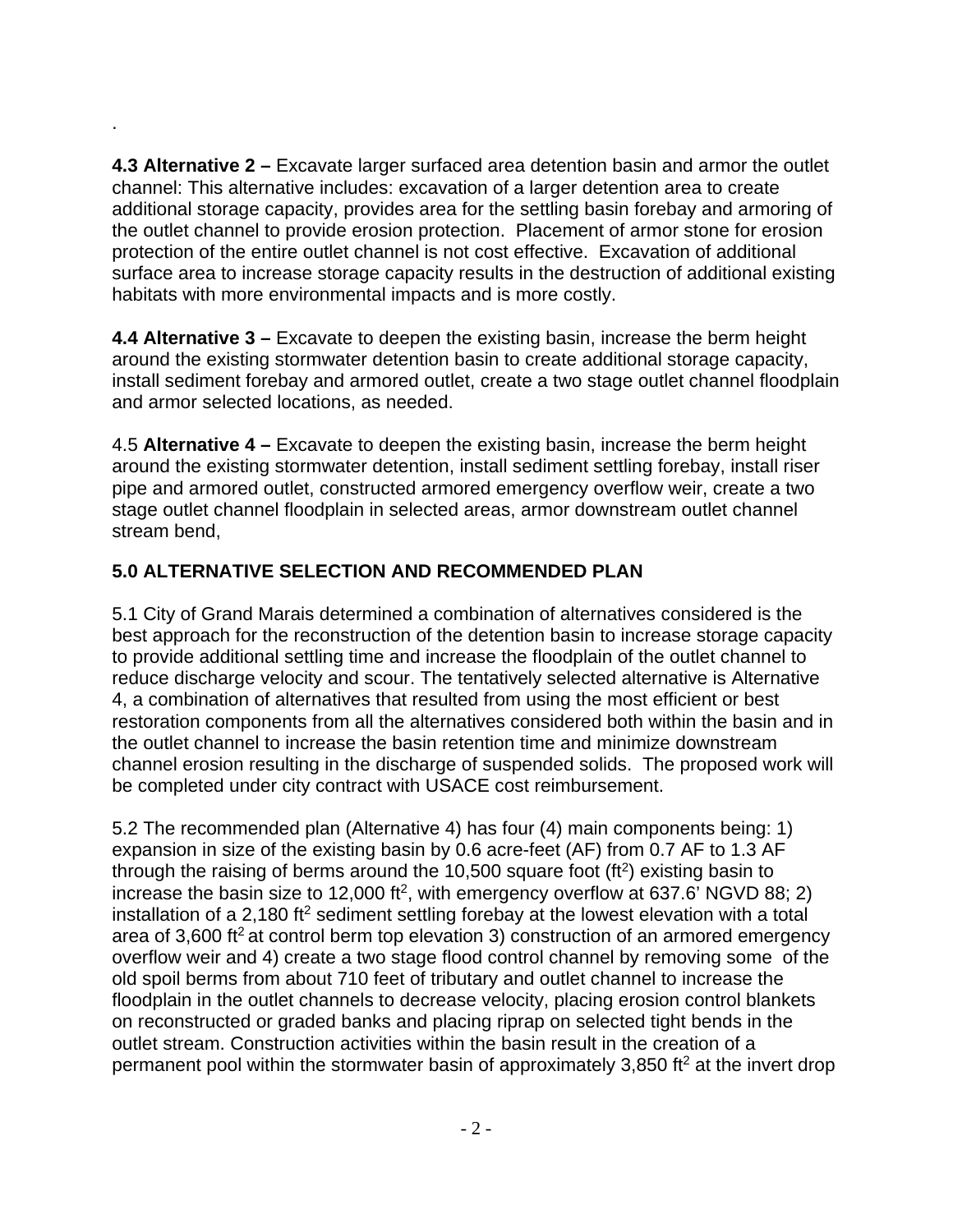pipe elevation of 631.5' NGVD 88. Expansion of the basin requires approximately 400 CYD cut and 140 CYD fill, the berm and overflow work involves 360 CYD fill and 60 CYD cut, installation of the outlet pipe requires 550 CYD cut and 520 CYD for trench backfill, placement of 50 CYD riprap, and the outlet channel bank work requires 300 CYD cut and 15 CYD fill along the western tributary and 60 CYD cut and 40 CYD fill for the remaining channel.

5.3 The proposed activities may require temporary access, staging areas, and/or construction of one or more temporary structures, upland or in-water. The type and location of temporary structures and/or staging sites cannot be determined at this time, since they would be incidental to the work being performed. Examples include turnarounds, work and storage areas, access roads, and office facilities. Temporary structures/staging sites would be at approved locations within project boundaries or rights-of-way, and would be located outside of any wetlands, areas containing federally protected species and their critical habitat, and properties listed on or eligible for listing on the National Register of Historic Places. Some variation from the project as described may occur with respect to the sequence of activities, method of operation, or design details as a result of unanticipated design improvements, site conditions, or costsaving measures. Such variations would not result in significant changes to either the overall project design or environmental effect, without further evaluation under the National Environmental Policy Act (NEPA).

# **6.0 AFFECTED ENVIRONMENT AND CONSEQUENCES**

6.1 The environmental evaluation identifies and analyzes the type and magnitude of anticipated impacts associated with implementing the proposed project/recommended plan. The biological discussion is broadened to include a characterization of the existing basin and the outlet channel discharging to Lake Superior. The anticipated impacts are outlined in Table 1.

**6.2 Physical Setting:** Grand Marais is a city in Cook County, Minnesota (Figure 1). The city has a total area of 2.90 square miles (7.51 km²), all of it land. Grand Marais is located on the northwestern shore of Lake Superior in northeastern Minnesota and is well known as an entry point for the Boundary Waters Canoe Area Wilderness (BWCAW). The land surrounding Grand Marais slopes up to form the Sawtooth Bluff, a dramatic rock face visible from nearly any vantage point in the city. Adjacent to the bluff is Pincushion Mountain, a large bald monolith with dramatic views of Lake Superior and the inland wilderness. Grand Marais Harbor is protected by Artist's Point, a barrier island formed by lava that was connected to the mainland by gravel deposited by lake currents, forming a tombolo.

Visitors and locals alike enjoy some of the finest hiking, canoeing and skiing in the nation. It is surrounded by millions of acres of lush forests graced with rocky cliffs, serene inland lakes, streams and thundering waterfalls that empty into Lake Superior.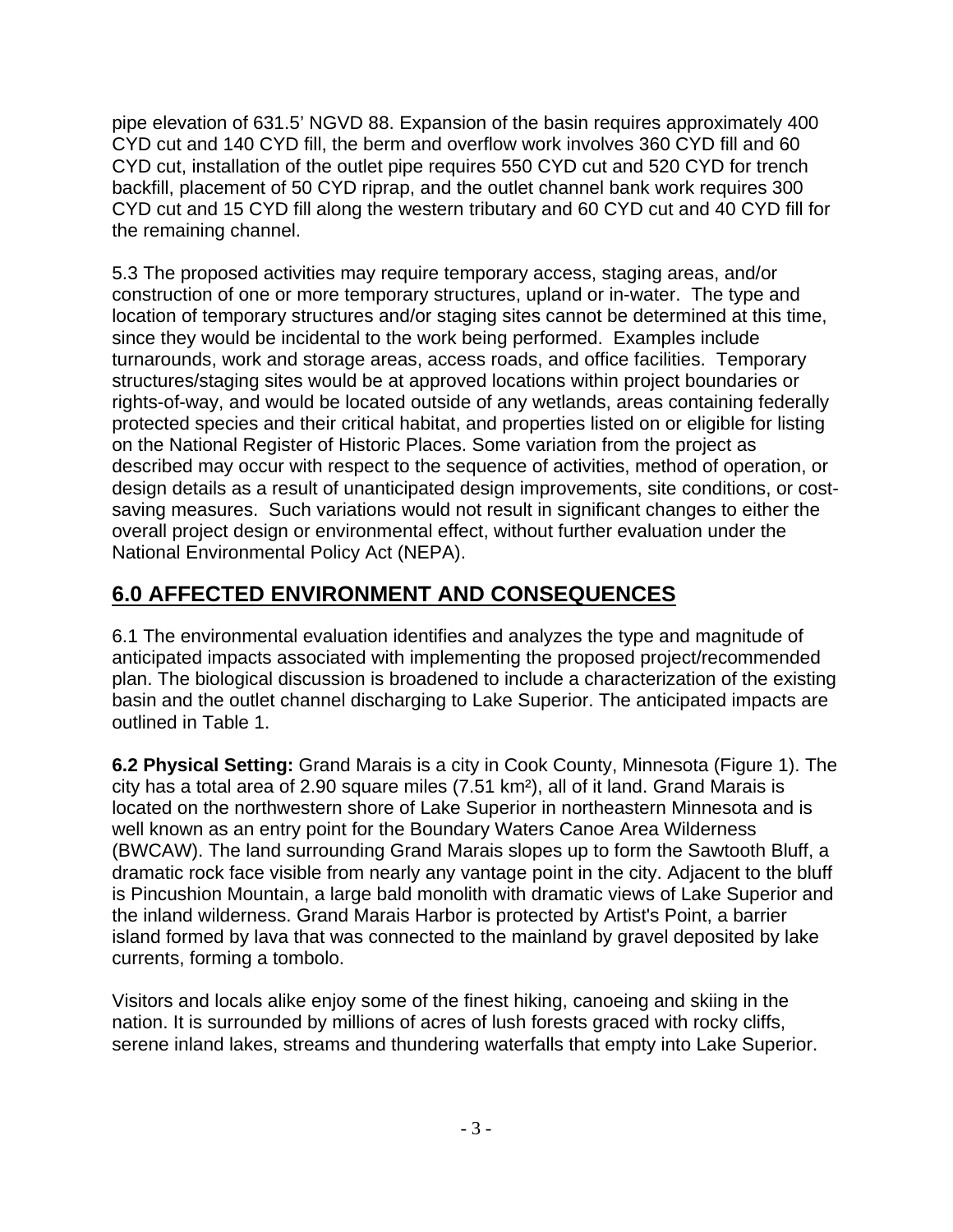Wildlife abounds in the forest; the lakes and streams are alive with fish. The project will not significantly affect the city or surrounding uses.

**6.3 Weather** – In Grand Marais, the summers are comfortable; the winters are freezing, snowy, and windy; and it is partly cloudy year-round. Over the course of the year, the temperature typically varies from 8°F to 69°F and is rarely below -13°F or above 78°F. The warm season lasts for 3 months, from mid-June to mid-September with an average daily high temperature above 60°F. The cold season lasts for the months from December to mid-March. Average temperatures during the winter range from zero to the low 20ºFs with many days below zero depending on wind chill. In Grand Marais, the average percentage of the sky covered by clouds experiences significant seasonal variation over the course of the year. The clearer part of the year in Grand Marais begins around mid-June and lasts for about 4 months, ending around mid-October. The cloudier part of the year begins in November and ends mid-June. Grand Marais experiences significant seasonal variation in monthly rainfall. The wetter season lasts 6.0 months, from April through October. Average snowfall is around 100 inches a year.

Lake Superior is renowned for its cold temperatures, rough seas, fog, and sudden squalls. Average water temperatures in May and June are only in the 40s. Even in late summer, surface temperatures rarely exceed 60 degrees, except in protected bays. Average summer winds blow from 5 to 20 knots with waves of one to four feet. Winds of 30 to 40 knots and 6 to 12-foot seas are possible. Weather does not appreciably change with project implementation. The project will not affect weather.

**6.4 Land Use** –Grand Marais is adjacent the Superior National Forest. Minnesota Land Cover Grid (MNGEO) classifies Cook County as 50% mixed forest, 11% deciduous forest, 11% coniferous forests, water 10%, bogs, marshes and fens at 6% and all other uses at 1% or less. Grand Marais is active with tourists and locals viewing Lake Superior from Artist's Point and the large rock formations and the harbor light house. Implementing the project will not significantly affect land use in Grand Marais.

**6.5 Topography and Soils**: The landscape of Cook County is rugged and heavily dotted with lakes, ponds and streams. The county contains Eagle Mountain, the highest point in Minnesota at 2,301 feet above sea level (ASL) and Lake Superior being at about 600 feet ASL. Soils are generally grouped into three categories. The first is loamy soils generally located inland with many coarse fragments (gravel, cobble stone) with many having a restrictive layer that perches water and affects drainage. The second group is clayey soils located generally from the Lake Superior shoreline inland up to 10 miles with limited percolation rates. The third is shallow soils on top of bedrock that result in limited uses related to the bedrock restriction. The land surrounding Grand Marais slopes up to form the Sawtooth Bluff, a rock face visible from most any location in Grand Marais. Adjacent the bluff is Pincushion Mountain, a large bald rock area. The project will not significantly affect topography or soils.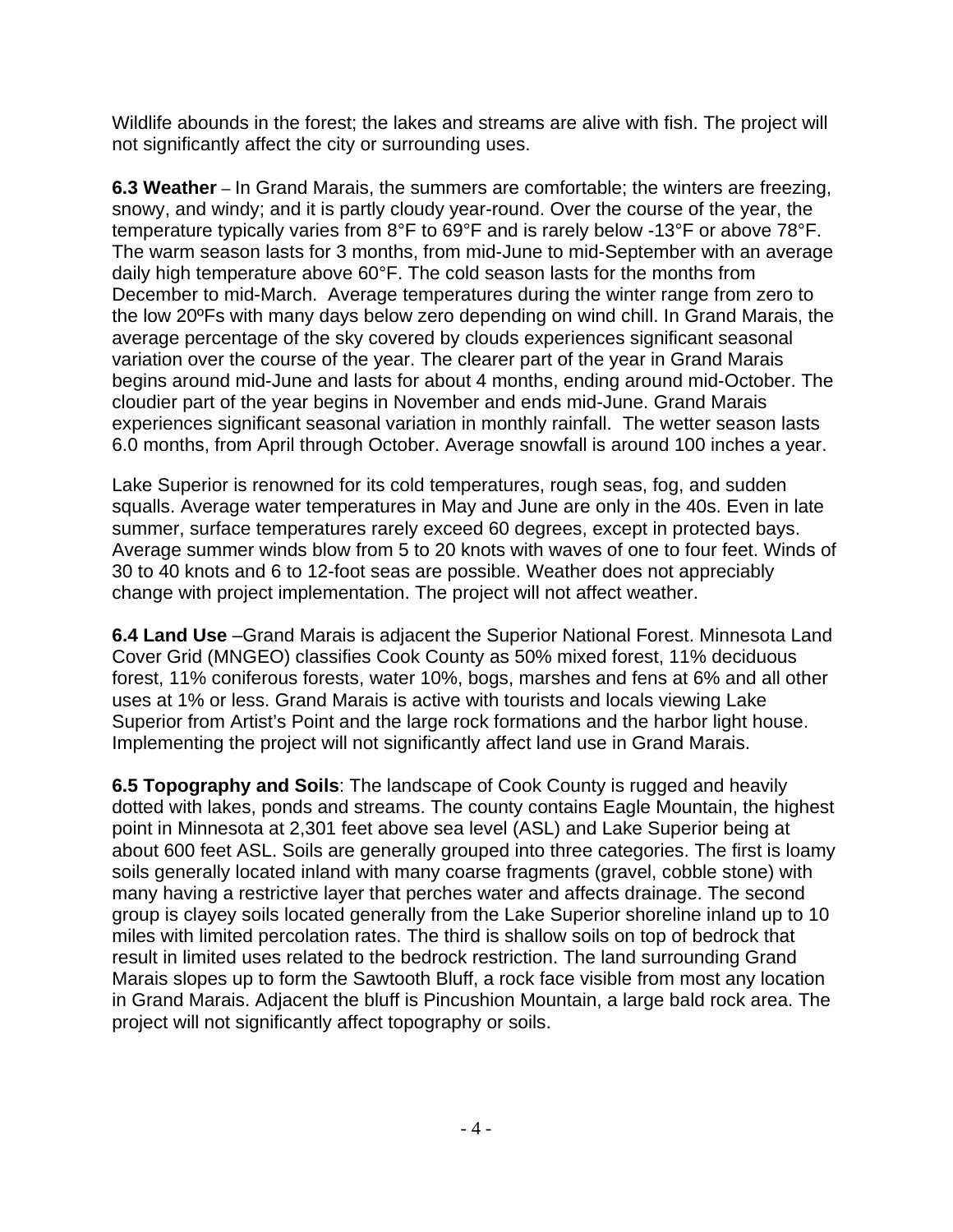**6.6 Air Quality**: There are several air quality monitoring stations in Cook County, Minnesota, including Grand Marais. Monitoring revealed the county air quality met National Ambient Air Quality Standards (NAAQS). The proposed project will have minor short-term impacts from diesel exhaust during construction but no long-term impacts that would affect air quality.

**6.7 Aquatic Habitat and Fish:** The impacts from modifications to the existing stormwater detention basin will provide longer settling time for the collected stormwater and reduce sediment input from erosion in the intermittent outlet stream channel by reducing discharge velocity. The outlet streams are intermittent and do not maintain a fishery. For any armor stone that remains permanently inundated, the rock will provide aquatic habitat for invertebrate species. Approximately 100 feet of the outlet channel downstream of the detention basin will have work conducted in the streambed. The impacts to the aquatic environment are considered minimal.

**6.8 Clean Water and Water Quality**: Lake Superior generally has excellent water quality. With Grand Marais being remote from large urban and industrial developments, its water quality is good. Excavation of the outlet streambanks to construct the twostage outlet stream channel to increase the floodplain will reduce discharge velocity and minimize erosion of the streambank sediments where the water discharges to Lake Superior. Placement of armor stone in the basin discharge outlet will also provide for erosion protection. Expansion of the size of the basin to increase retention time will allow for more settling time and assist in the improvement in the quality of the discharge waters. The in-water work with require state and any applicable federal permits which are being applied for by the city. No work will commence in the water until all necessary approvals have been received.

**6.9 Climate Change:** Global climate change is expected to lead to six major types of (physical) changes in the Great Lakes basin: (1) increased annual averages in air and surface water temperatures (with greater extremes in hottest temperatures), (2) increased duration of the stratified (thermocline) period, (3) changes in the direction and strength of wind and water currents, (4) flashier precipitation (increases in the intensity of storms and drier periods in between) and river flows, (5) greater variation in annual ice cover/greater water surface evaporation/larger lake effect snow events, and (6) greater variations in lake levels. Reconstruction of the detention basin and the outlet stream work does not affect climate change. The impacts from conducting the proposed work on any measurable climate change criteria are considered minimal and insignificant.

**6.10 Coastal Resources**: Pursuant to the Coastal Zone Management Act of 1972, the USACE determined that the project would be undertaken consistent to the maximum extent practicable with the enforceable policies of the approved State of Minnesota Coastal Zone Management Program. Early coordination was sent to the coastal program manager on April 9, 2021. No response has been received to date. The project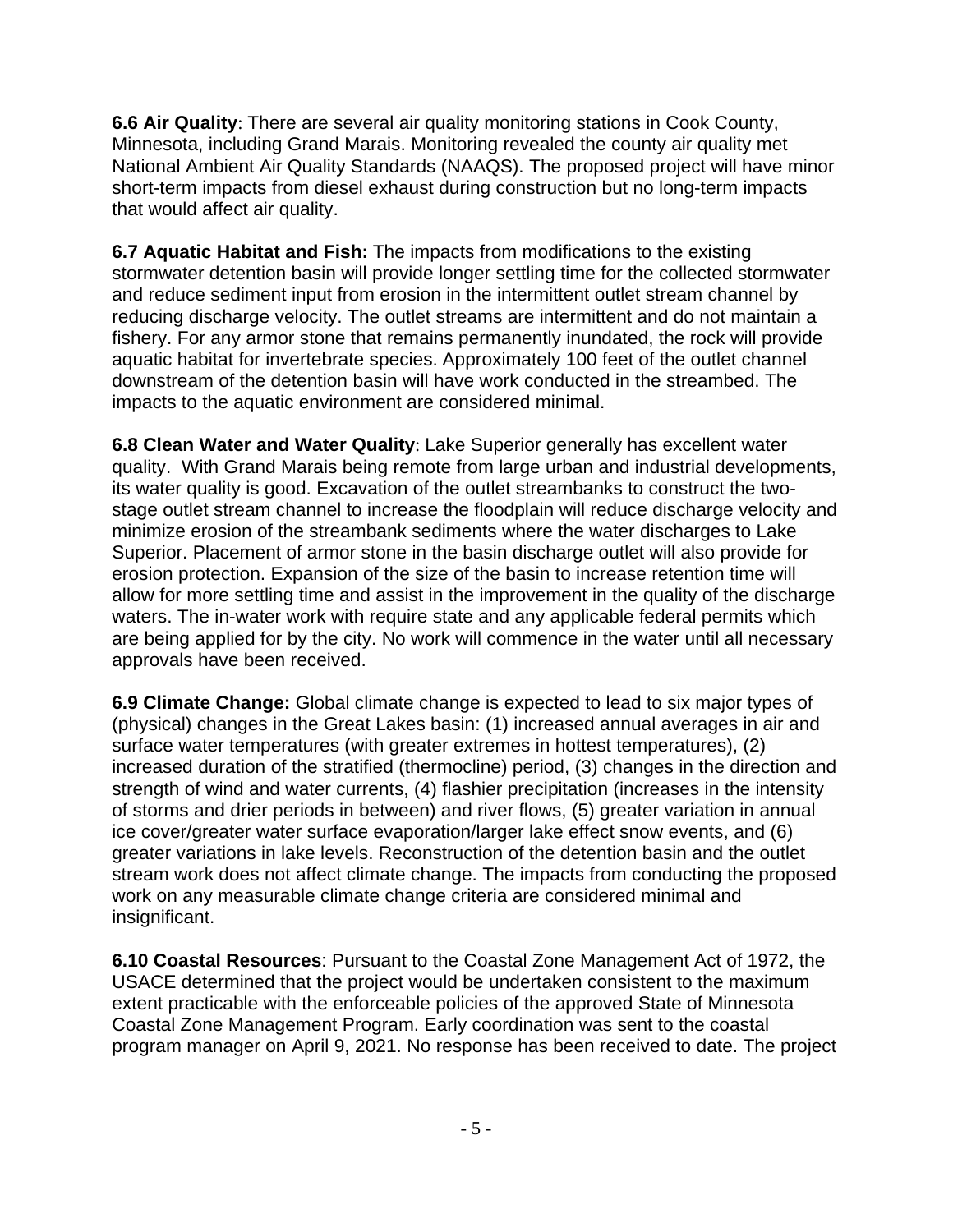will not impact lands designated under the Coastal Barrier Resources Act (CBRA PL 97- 348) located in Minnesota.

**6.11 Contaminants**: The work at the detention basin will require excavation for berm height expansion, armor stone placement and excavation in the floodplain. The excavated material that is not used for berm construction will be piled on city property away from the lake, analyzed according to ASTM standards and be disposed consistent with state and federal requirements. The proposed work will not have any impact or effect on contaminated sediments. The excavated sediment pile will be managed to minimize dust, if required. Therefore, the reconstruction of the detention basin and outlet channel does not cause substantial changes or significant new circumstances in relation to contaminants, or hazardous, toxic, or radioactive waste (HTRW).

**6.12 Cultural Resources:** The USACE has preliminarily determined that no aboveground cultural resources that are eligible for or listed on the National Register of Historic Places would be affected by this project. Because the immediate project area for the extension of the basin is unlikely to contain intact soils there is low potential that the extension will impact archeological resources. However, USACE is requiring that the city conduct a Phase I Archeological Survey of the proposed excavation areas adjacent to the outlet drain where the bank will be cut back to determine whether these areas have potential to contain archeological material. Following the conclusion of the survey, both SHPO and Tribes with known interest in the area will be consulted under Section 106 of the National Historic Preservation Act.

**6.13 Exotic and Invasive Species:** Presently, over 180 species of non-native plants, animals, and other organisms exist in the Lake Superior watershed. Only about 15% of them are invasive in the technical sense. Some non-natives can persist without becoming invasive simply living among native species almost unnoticed. The concern is with those non-natives that overwhelm native species. Boaters moving from the coastal waters of the Great Lakes to inland lakes, rivers and wetlands increase the risk of transferring aquatic invasive species. Some of the more aggressive invasive species include giant reed grass, reed canary grass, purple loosestrife, Eurasian milfoil, and glossy buckthorn. Rock revetments and riprap provide habitat for the invasive exotic zebra and quagga mussels. The round goby, Eurasian ruffe and the spiny water flea are also exotic species of concern. Reseeding of disturbed earth areas will minimize establishment of invasive plants. Rock riprap provides little habitat for the invasive species. The proposed work would have little, short-term, long-term or cumulative effects on exotic or invasive species and is considered insignificant.

**6.14 Farmlands**: The site contains no farmlands and therefore the project would have no effect on farmlands.

**6.15 Federally Listed Threatened and Endangered Species**: Pursuant to Section 7 of the Endangered Species Act of 1973, as amended, the USACE requested a species list through the US Fish and Wildlife Service Information for Planning and Consultation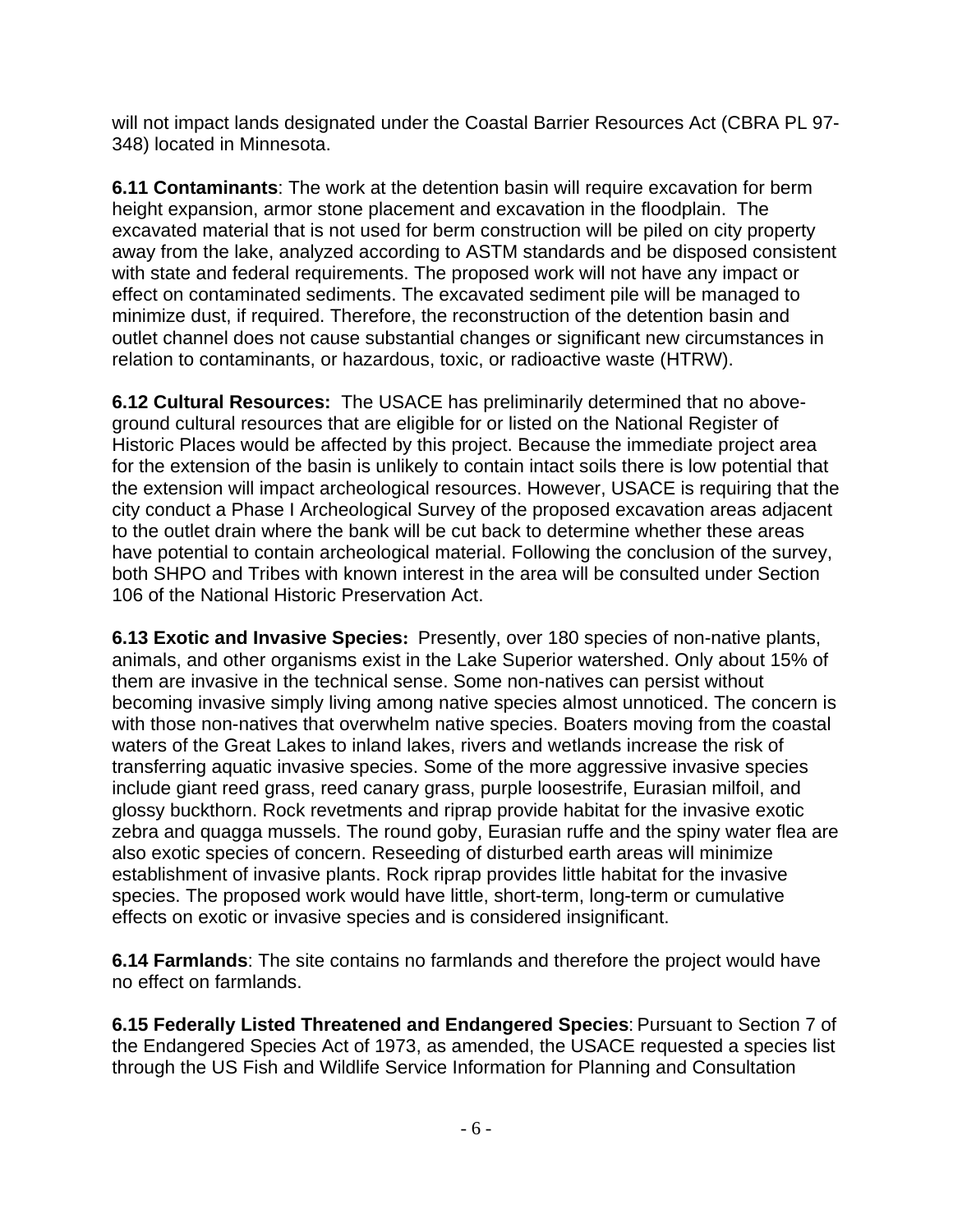(IPaC) program online database. Based on the species list for the specific work area in Cook County, MN, dated December 2021, three (3) federally listed species are located in the county. The USACE determined that the recommended plan will have "no effect" on the Canadian lynx or Canada lynx critical habitat nor affect the piping plover. Under Rule 4(d) the USACE determined that the project "may affect but not likely to adversely affect" the northern long eared bat. Approximately 50 trees greater than 3 inches dbh will be removed for expansion of the basin and outlet channel work but all trees will be cut outside of the June/July time frame and the proposed work consistent with Rule 4(d). On December 2, 2021, the USFWS responded in an email and concluded the project may affect but is not likely to adversely affect the Canada lynx and the piping plover and will have no effect on Canada lynx critical habitat. The project is consistent with Rule 4(d) and may affect but not likely to adversely affect the northern long eared bat.

**6.16 Floodplain and Hydrology:** The proposed action complies with the Federal Executive Order on Flood Plain Management (E.O. 11988) because there is no practicable alternative to construction in the floodplain. The proposed project would not impact flood stages, would not encourage floodplain development, nor have an effect on the floodplain. Construction of the proposed project expands the floodplain and has no measurable impacts to the area's hydrology.

**6.17 Groundwater and Drinking Water Supply**: Grand Marais residents receive their water from Lake Superior. No drinking water intakes are in the immediate work area. The project will have no effect on the groundwater or on drinking water intakes or supply.

**6.18 Health and Safety**: Construction will be conducted consistent with state health and safety requirement. The project will not impact the health and safety of the surrounding neighboring area.

**6.19 Noise and Traffic**: Temporary and minor noise would occur from the presence and operation of heavy machinery on land and from the trucks hauling materials to and from the construction site. The disturbances would not be significant or long-term. Construction activities will comply with local noise requirements. Any traffic disruptions, if required near the campgrounds and adjacent marina, would be temporary and shortterm. Construction work hours are regulated by the city and the work will be under city contract. Impacts from construction are considered minimal and insignificant.

**6.20 Recreation:** Grand Marais exists as a coastal city at the northeastern tip of Minnesota. Many people come to the area for view of the rock outcroppings or seeking the adventure of exploring the nearby national forest area by hiking, biking, kayaking and in the winter for cross country skiing, snowmobiling and dog sledding on miles of trails. The stream outlet channel to Lake Superior travels through a campground located at the shoreline. Some channel stream work will take place in the campgrounds to stabilize small sections, remove invasive species and minor stabilization work at the road crossings. The reconstruction of the detention basin will not result in impacts to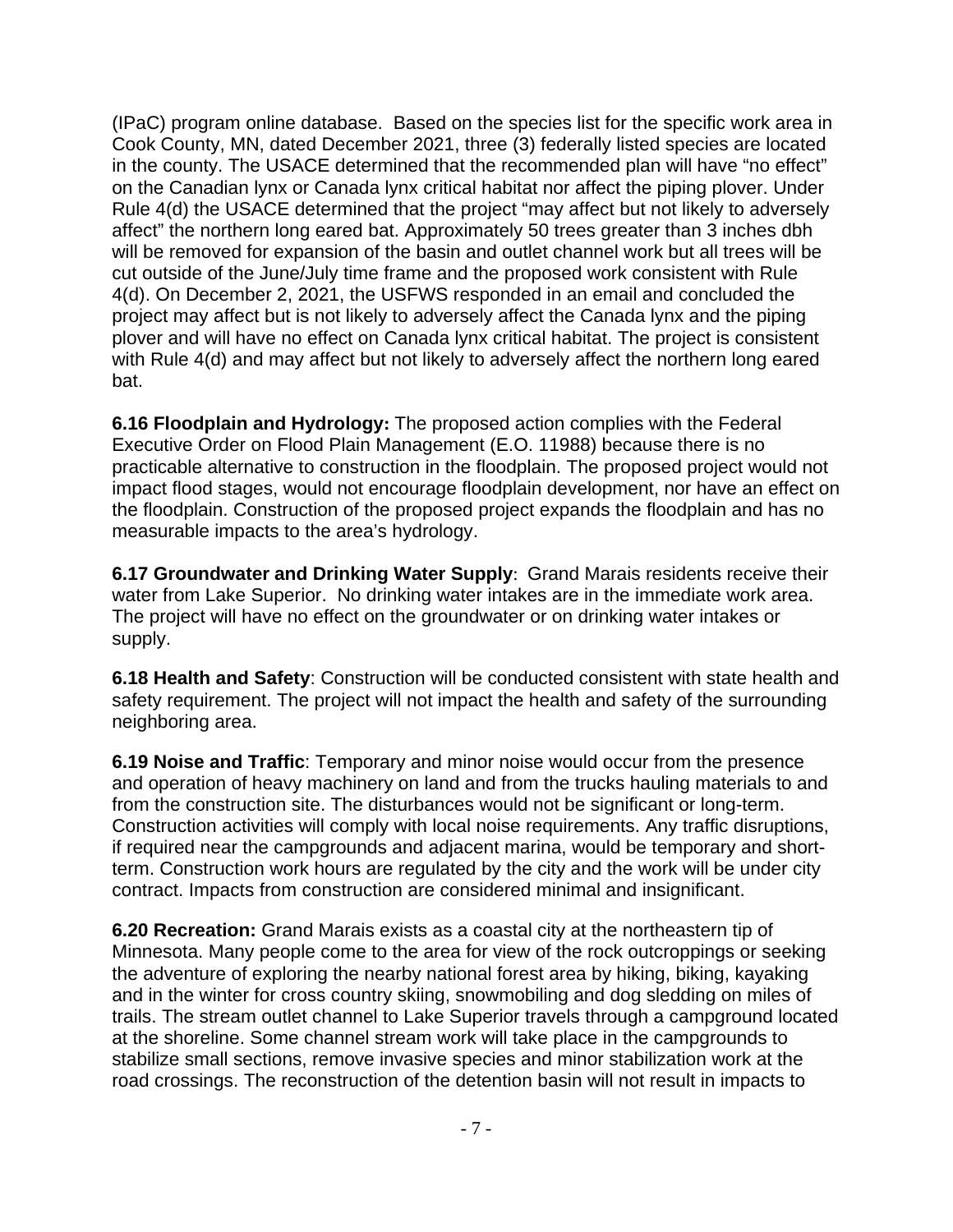recreational activities in the area during construction.

**6.21 Social Setting/Environmental Justice:** The City of Grand Marais owns the lands where the work will occur. No residents will require relocation as a result of the project. The project would have very minor short-term and minimal effects in the long term.

**6.22 Wetlands:** The man-made detention basin maintains a permanent pool that may develop into a wetland, further assisting in the removal of nutrients and sediments from aquatic plant uptake. The site is not located within a wetland complex. The project would have no effect on any nearby wetlands.

 **6.23 Wildlife Habitat and Wildlife:** The detention basin located in an urban area provides little wildlife habitat for other than small mammals and birds. The proposed construction will temporarily displace urban birds, but the impacts are considered shortterm, minimal, and insignificant.

**6.24 Cumulative Impacts:** The proposed work and upgrades will have minimal measurable impact on the environment. Implementation of this project is not anticipated to cause significant cumulative impacts to Grand Marias or the surrounding vicinity.

**6.25** The summary of potential effects are found in Table 1.

| <b>able 1. Odifficially of Following Encelo of the Recommended Fight</b> | Minimal and<br>Insignificant<br>effects | Insignificant<br>effects as a<br>result of<br>mitigation | Resource<br>unaffected<br>by action |
|--------------------------------------------------------------------------|-----------------------------------------|----------------------------------------------------------|-------------------------------------|
| Air quality                                                              | X                                       | П                                                        | П                                   |
| Aquatic Habitat,<br><b>Fisheries</b>                                     | 冈                                       |                                                          |                                     |
| Clean Water Act<br>Evaluation                                            | 図                                       |                                                          | П                                   |
| <b>Climate Change</b>                                                    |                                         |                                                          | 区                                   |
| <b>Coastal Zone</b><br>Management                                        | 区                                       | П                                                        | П                                   |
| Contaminant<br>Consideration                                             | П                                       | П                                                        | 区                                   |
| <b>Cultural Resources</b>                                                | $\Box$                                  |                                                          | 区                                   |
| Exotic/Invasive/<br><b>Species</b>                                       | ⊓                                       | П                                                        | 区                                   |
| Farmland                                                                 | ┐                                       |                                                          | 区                                   |
| <b>Federally Listed</b><br>Species (T&E)                                 | 区                                       | П                                                        | $\Box$                              |
| Floodplains                                                              | П                                       |                                                          | 図                                   |
| Groundwater<br><b>Drinking Water</b>                                     | $\mathcal{L}_{\mathcal{A}}$             |                                                          | 区                                   |

Table 1: Summary of Potential Effects of the Recommended Plan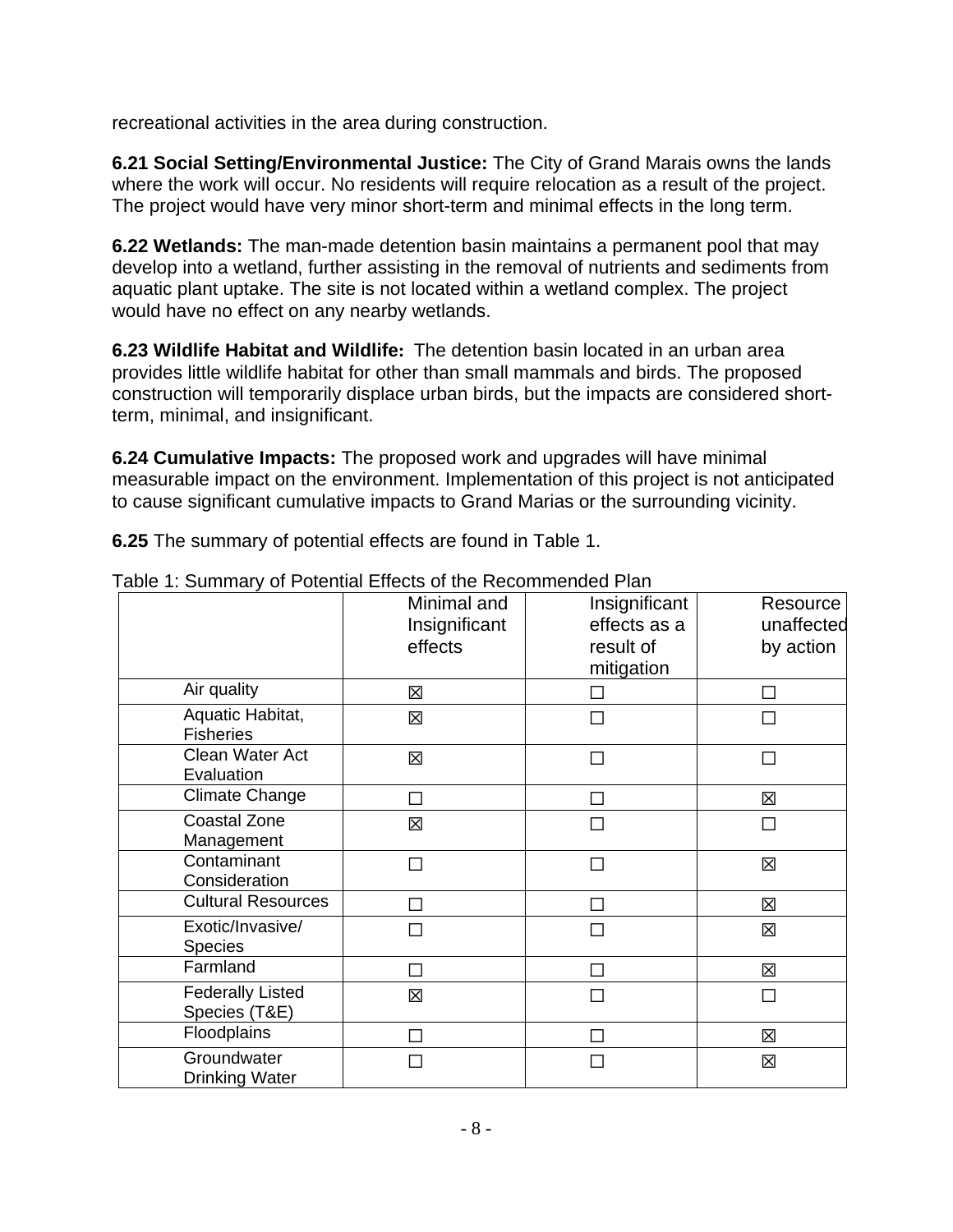|                                             | Minimal and<br>Insignificant<br>effects | Insignificant<br>effects as a<br>result of<br>mitigation | Resource<br>unaffected<br>by action |
|---------------------------------------------|-----------------------------------------|----------------------------------------------------------|-------------------------------------|
| <b>Health and Safety</b>                    |                                         |                                                          | 冈                                   |
| Traffic, Noise and<br>Aesthetics            | 区                                       |                                                          |                                     |
| Recreation                                  |                                         |                                                          | 図                                   |
| Social Setting/<br>Environmental<br>Justice |                                         |                                                          | 区                                   |
| <b>Water Quality</b>                        | 区                                       |                                                          |                                     |
| Wetlands                                    |                                         |                                                          | 区                                   |
| Wildlife/Habitat                            | 区                                       |                                                          |                                     |

### **7.0 STATE AND FEDERAL AGENCY COORDINATION**

**7.1** During early coordination, the USEPA responded that the reconstruction of a stormwater detention basin was a modest project and they would not be responding. No other comments were received in response to early coordination.

### **8.0 MAJOR FINDINGS AND CONCLUSIONS**

8.1 The proposed project has been reviewed pursuant to the following Acts and Executive Orders: Fish and Wildlife Act of 1956; Fish and Wildlife Coordination Act of 1958; National Historic Preservation Act of 1966; National Environmental Policy Act of 1969; the Council on Environmental Quality, Regulations for Implementing the Procedural Provisions of the National Environmental Policy Act (40 CFR Parts 1500- 1508); the Corps of Engineers, Policy and Procedure for Implementing NEPA (33 CFR Part 230), Clean Air Act of 1970; Executive Order 11593, Protection and Enhancement of the Cultural Environment, May 1971; Coastal Zone Management Act of 1972; Endangered Species Act of 1973; Clean Water Act of 1977; Coastal Barrier Resources Act (CBRA) of 1982; Executive Order 11988, Flood Plain Management, May 1977; Executive Order 11990, Wetland Protection, May 1977, Executive Order 12898 Environmental Justice, February 1994; Executive Order 13653, Preparing the United States for the Impacts of Climate Change, November 2013.

8.2 This Environmental Assessment (EA) and Section 404(b)(1) evaluation concludes that the proposed project is in compliance with the acts and executive orders listed above. The USACE's preliminary environmental analysis indicates that implementing the recommended plan would not result in significant cumulative or long-term adverse environmental effects. The project would cause no or insignificant minor adverse impacts to natural resources, would not adversely impact navigation, water quality, cultural/historic resources, federally listed endangered or threatened species and their habitat, nor be injurious to the public interest. Adverse effects would be minor, limited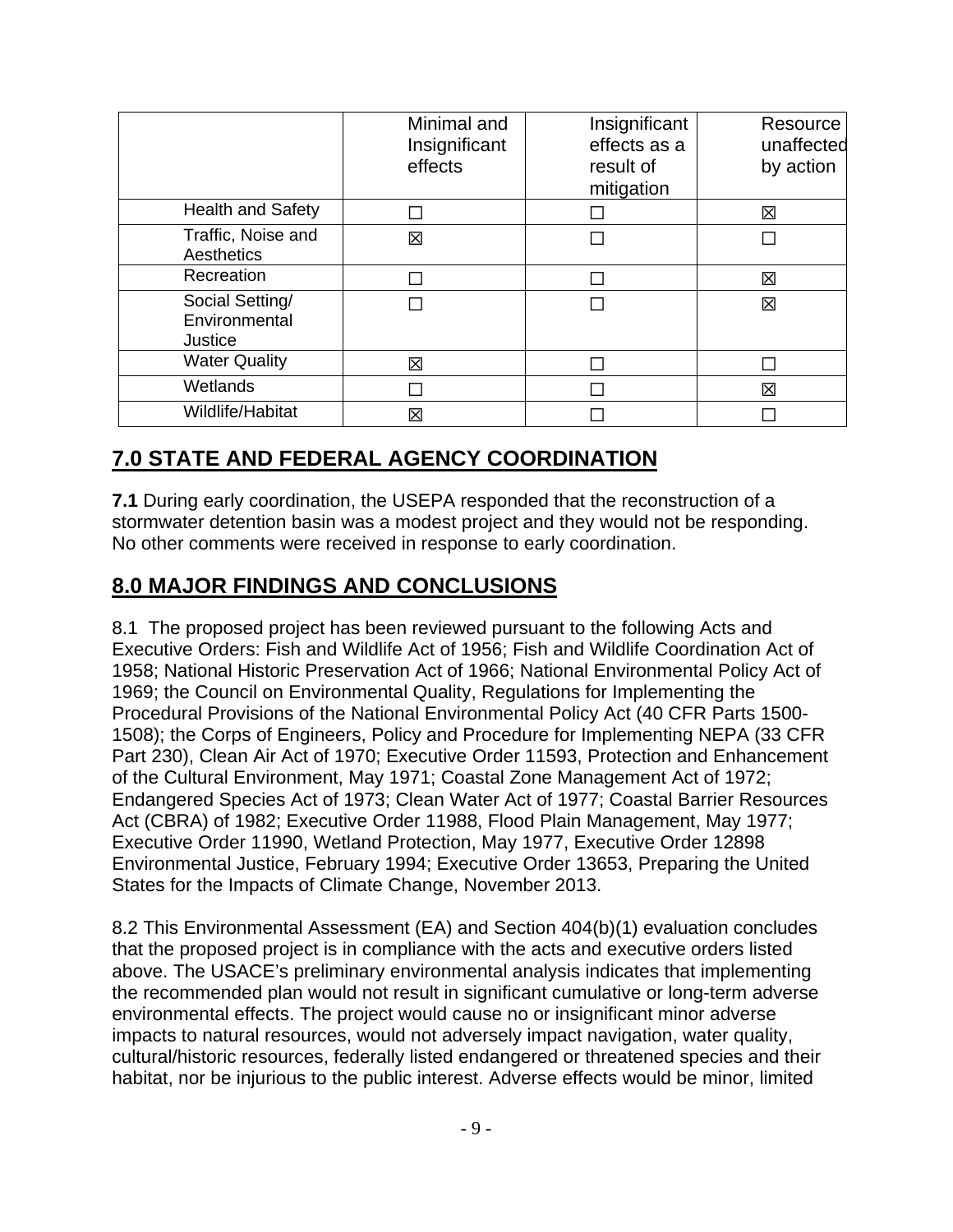primarily to short-term noise and air emissions from construction equipment operation.

# **9.0 PUBLIC REVIEW**

9.1 Electronic copies of this EA and Section 401(b)(1) evaluation are being made available to federal, state, and local agencies, Tribes, stakeholders, interested groups, and individuals. The USACE is soliciting comments from the public to consider and evaluate the impacts of the proposed activity for a 30-day review and comment period. Any person who has a concern/interest or has historical/cultural interests that may be affected by the proposed project may submit written comments within the comment period of this notice. Comments must clearly set forth what interest may be affected by the proposed activity and how the action significantly affects the quality of the human environment. If no comments are received by the end of the thirty (30) day review period, it will be assumed that no comments are forthcoming. Because of the COVID-19 virus, comments need to be submitted by email to:

### [LRE-GrandMarais-MN@usace.army.mil](mailto:LRE-GrandMarais-MN@usace.army.mil).

All comments received will be taken under consideration, as applicable.

9.2 Following the comment period and a review of the comments received, the USACE Detroit District Engineer will make a final decision regarding the necessity of preparing an Environmental Impact Statement (EIS) for the proposed project. Based on the preliminary conclusions of the EA and 404(b)(1) Evaluation, early coordination with other Federal and State agencies and Tribes, it appears that implementing the recommended plan would not significantly affect the quality of the human environment. Therefore, preparation of an EIS is tentatively not required. As such, a preliminary Finding of No Significant Impact is included in the EA.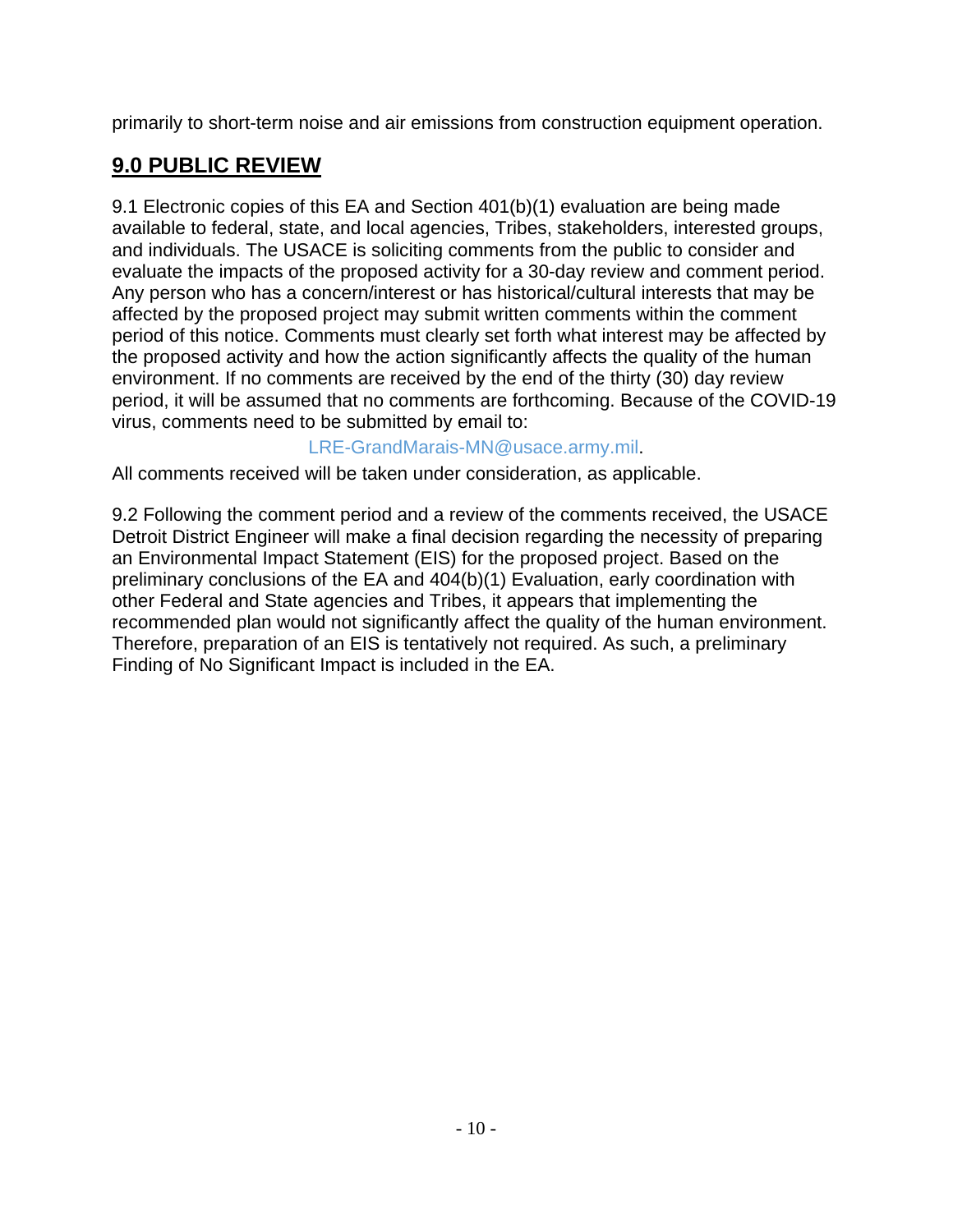### **APPENDIX A**

### **FIGURES AND PLANS**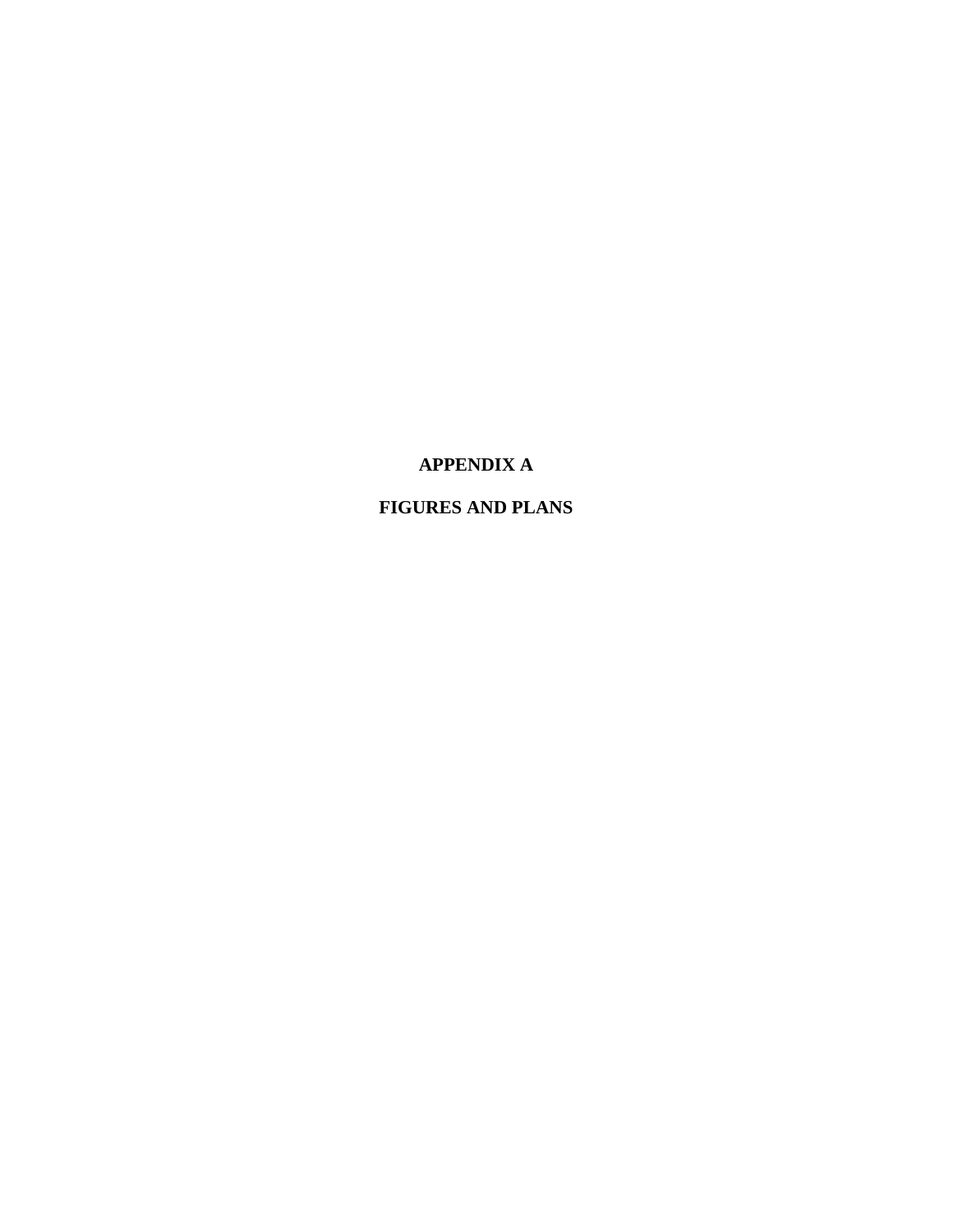

Figure 1. City of Grand Marais on Lake Superior and Project Location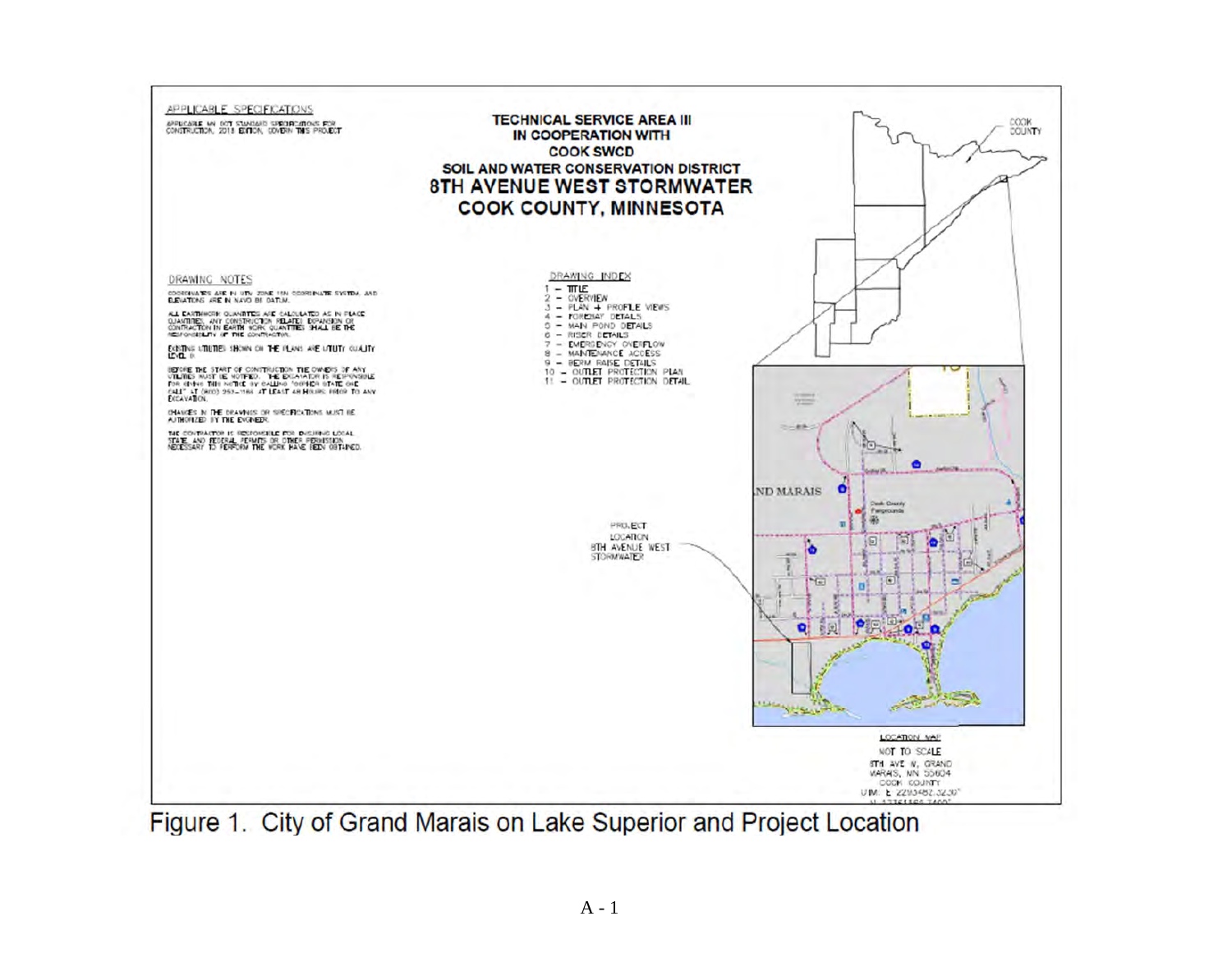

 **Figure 2. Stormwater Detention Basin and Outlet Channels**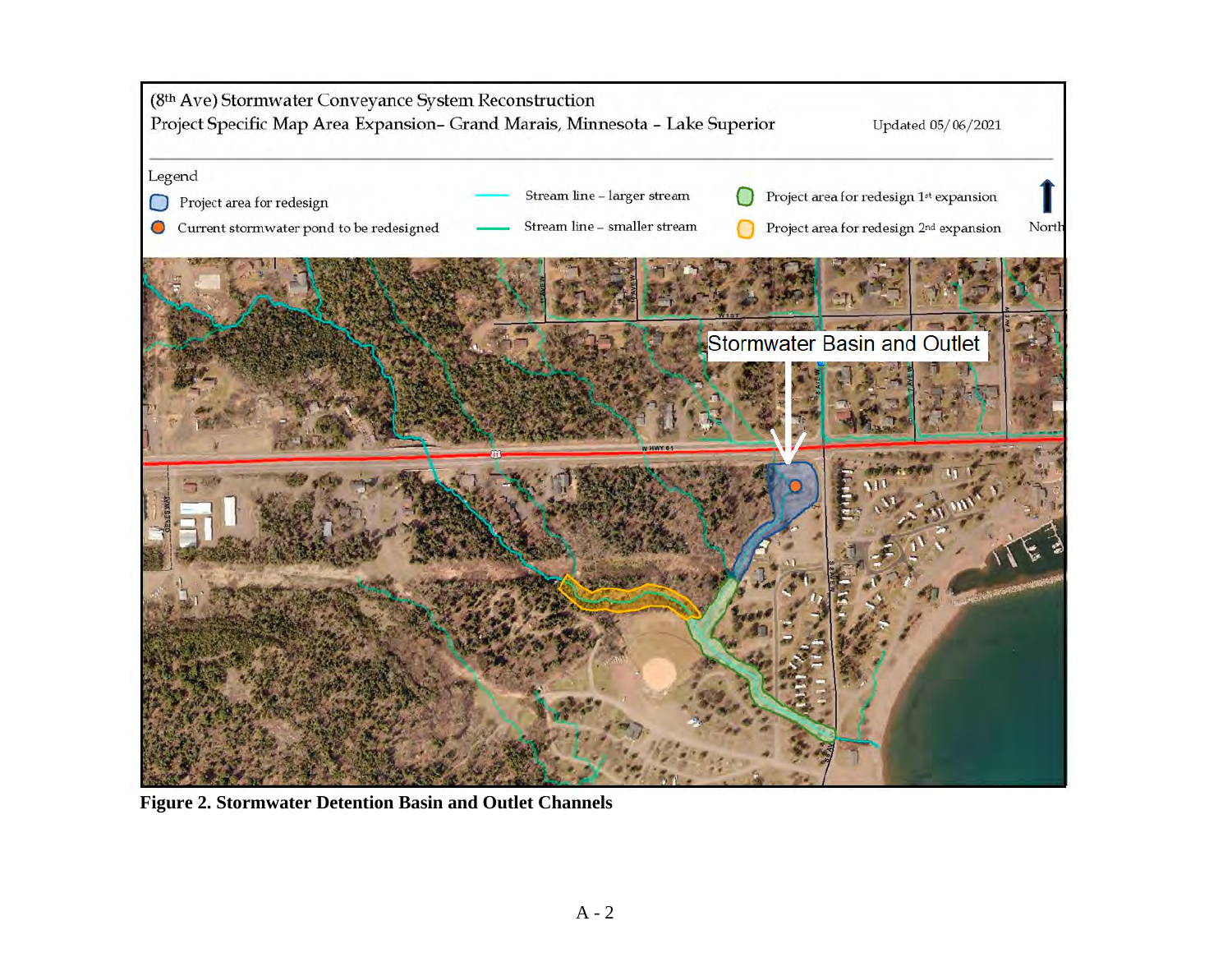

Figure 3. Detention Pond Plan View Proposed Elevations and Outlet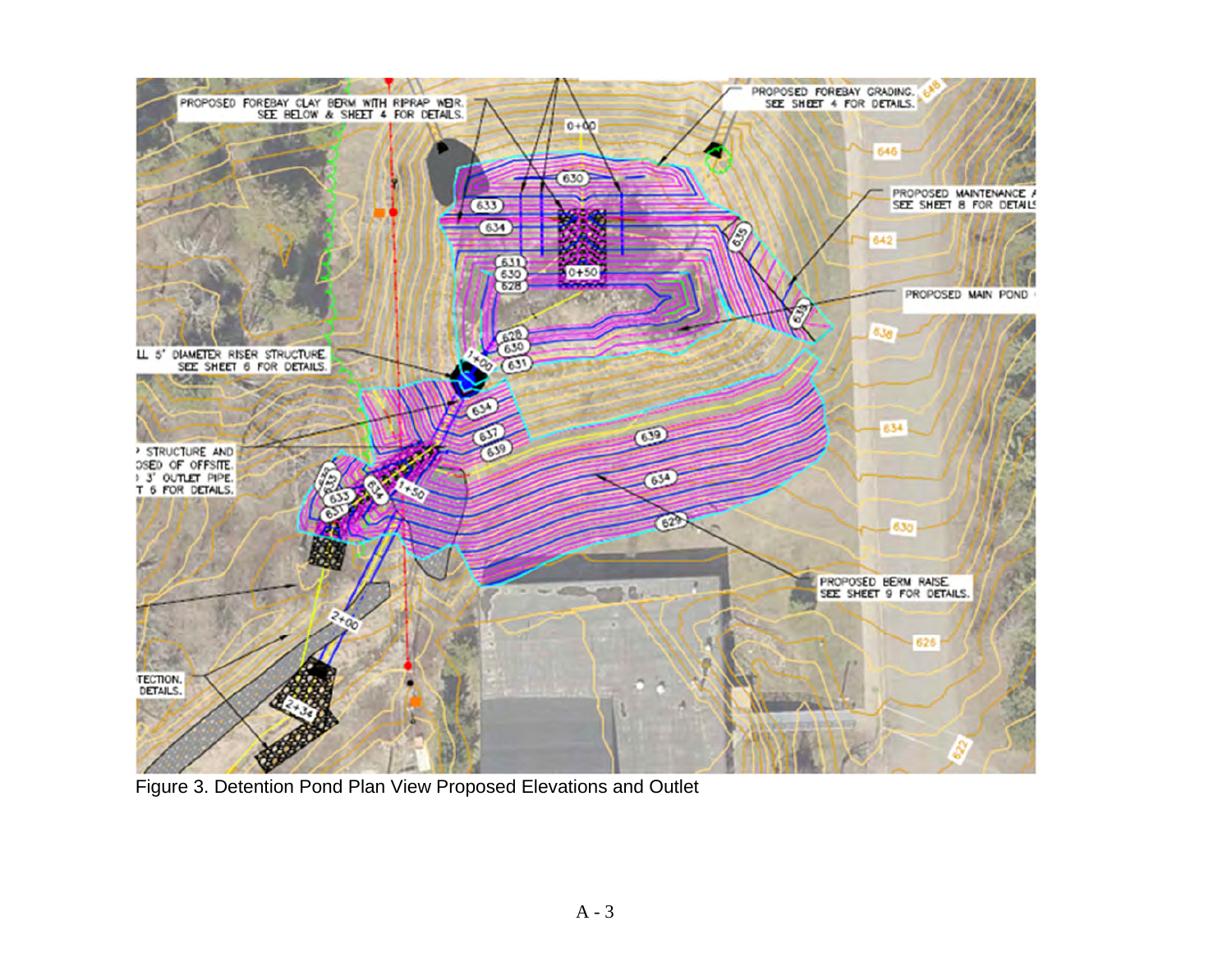

Figure 4. Plan View with Cross Sections of Outlet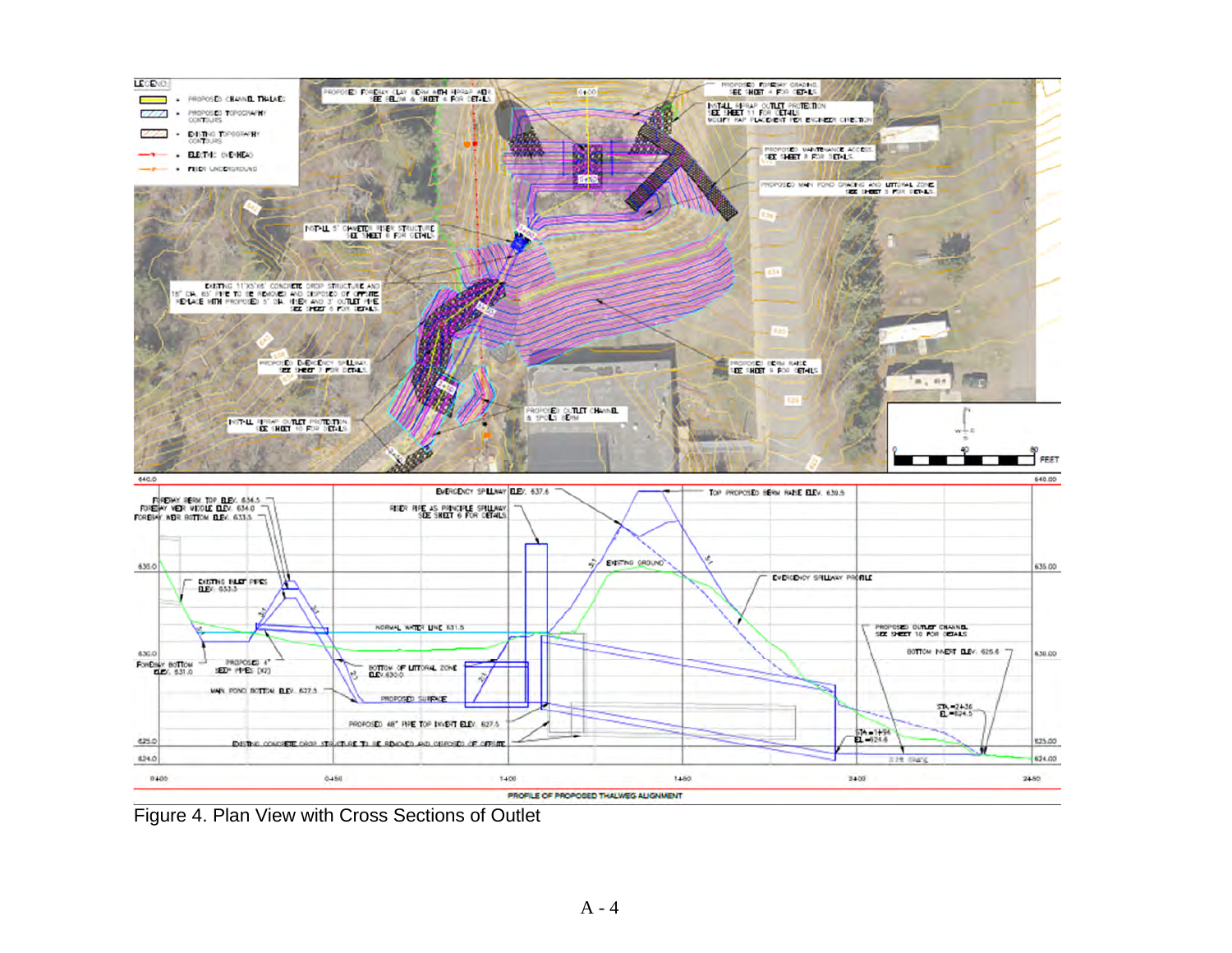## **APPENDIX B**

# **SECTION 404(b)(1) EVALUATION**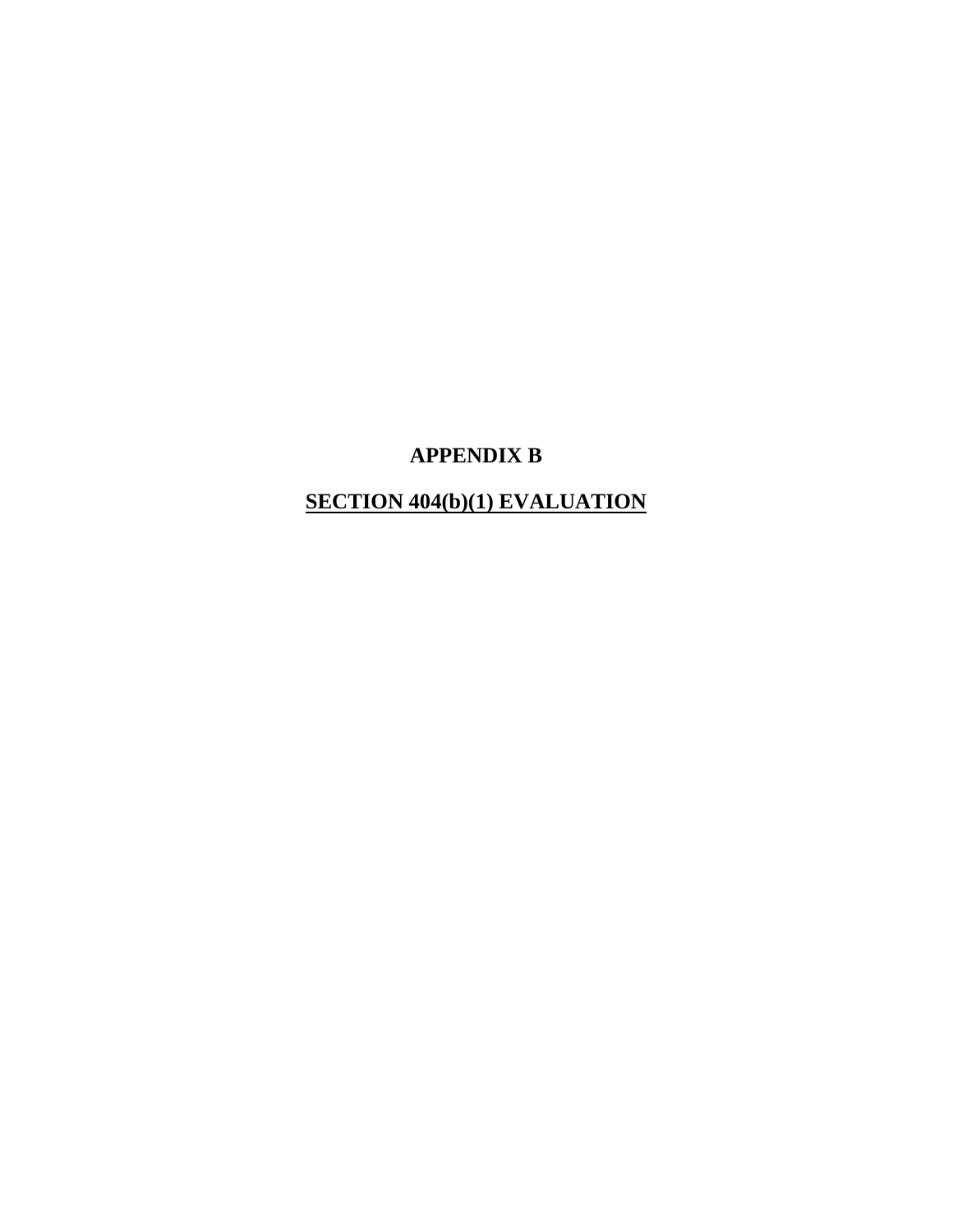#### CLEAN WATER ACT SECTION 404(b)(1) EVALUATION Of the Effects of Placing Fill Material into the Waters of the United States

### I. **PROJECT DESCRIPTION**:

a. Project Location, Description, and Authority: Grand Marais is located in northern Minnesota, Cook County, on the shoreline of Lake Superior south of the Canadian/U.S. border east of the Superior National Forest. Outside of town, the surrounding area is mainly forest with miles of trails (Superior and Pincushion Mountain) for enjoyment for both summer and winter sports.

The recommended plan has four (4) main components being: 1) expansion in size of the existing basin by 0.6 acre-feet (AF) from 0.7 AF to 1.3 AF through the raising of berms around the 10,500 square foot  $(f<sup>2</sup>)$  existing basin to increase the basin size to 12,000 ft<sup>2</sup>, with emergency overflow at 637.6' NGVD 88; 2) installation of a 2,180 ft<sup>2</sup> sediment settling forebay at the lowest elevation with a total area of  $3,600$  ft<sup>2</sup> at control berm top elevation 3) construction of an armored emergency overflow weir and 4) create a two stage flood control channel by removing some of the old spoil berms from about 710 feet of tributary and outlet channel to increase the floodplain in the outlet channels to decrease velocity, placing erosion control blankets on reconstructed or graded banks and placing riprap on selected tight bends in the outlet stream. Construction activities within the basin result in the creation of a permanent pool within the stormwater basin of approximately 3,850 ft<sup>2</sup> at the invert drop pipe elevation of 631.5' NGVD 88. Expansion of the basin requires approximately 400 CYD cut and 140 CYD fill, the berm and overflow work involves 360 CYD fill and 60 CYD cut, installation of the outlet pipe requires 550 CYD cut and 520 CYD for trench backfill, placement of 50 CYD riprap, and the outlet channel bank work requires 300 CYD cut and 15 CYD fill along the western tributary and 60 CYD cut and 40 CYD fill for the remaining channel.

The proposed expansion of the stormwater detention basin is to provide additional storage capacity to increase settling time and widening the floodplain to slow discharge velocities in the outlet stream channel to reduce sediment erosion during discharge events. The expansion of the stormwater detention basin is to meet stormwater retention times for stormwater management consistent with the Clean Water Act requirements.

The USACE will provide cost reimbursement up to 75% pursuant to Section 569 of the Water Resources Development Act of 1999, Public Law 106-53, as amended.

b. Description of Disposal Methods: The construction sequence consists of excavation of the detention basin pond, installation of the armored sediment forebay, raising the berm around the detention basin, installation of the outlet pipe and streambank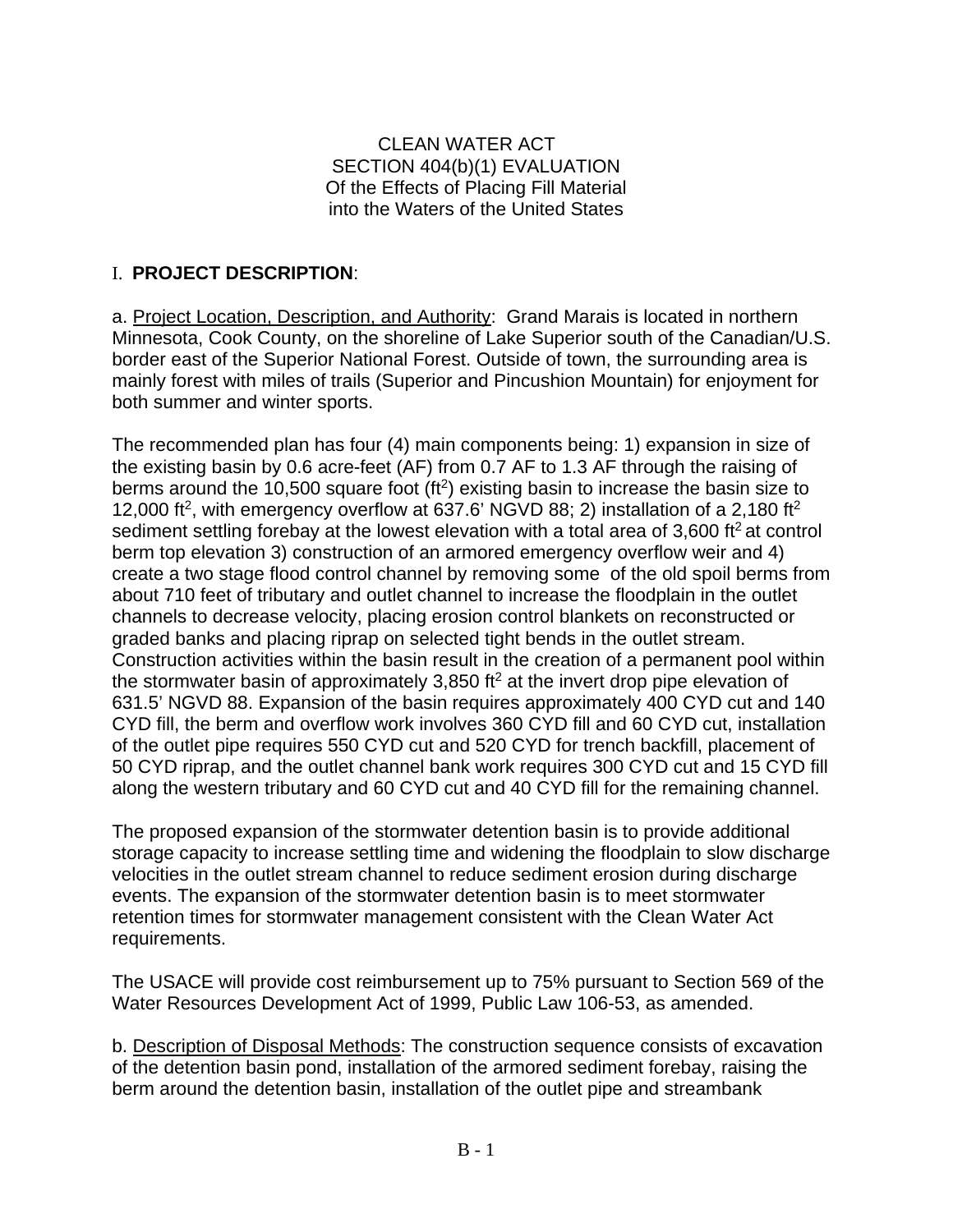excavation to increase the floodplain. All excavated materials will be stockpiled on site, tested according to ASTM standards and disposed according to federal and state regulations. Concurrent with the basin excavation, the outlet channel floodplain will be excavated with some of the excavated materials leveled adjacent the drain and seeded. Any soil (non-rock) material excavated that does not remain on site will be added to the stockpiled materials.

c. Description of Habitat: The 10,000 ft<sup>2</sup> basin contains a small permanent standing water pool which will be excavated to create a larger 3,850 ft<sup>2</sup> permanent pool at design height. Any aquatic invertebrates or plant material in the existing basin will be removed. After reconstruction, the newly created and larger aquatic habitat will be re-colonized by invertebrates and aquatic plants in the permanent water area of the basin. Trees surrounding the basin will be cut, the stumps removed and the berm increased in height to provide additional storage capacity. The berm will be stabilized. The rock in the forebay that has permanent inundation will provide hard substrate for colonization by invertebrate species. The excavation adjacent the outlet channel will remove some open field habitat but the excavated area will be stabilized and provide small mammal habitat. The outlet stream channels will be excavated to create a two stage outlet channel in selected areas providing additional floodplain. The existing stream outlet is intermittent in flow and the bed in the outlet channel contains grasses and some gravel and cobble. The new outlet channel will retain the streambed characteristics.

### II. **FACTUAL DETERMINATION**

a. Physical Substrate Determinations: Cook County has a diversity of parent materials, mainly as a result of the repeated glaciations in the region. Within the existing basin, a sediment forebay will be installed to assist in the removal of larger sediment particles in the stormwater. The berm surrounding the basin will be raised resulting in an increase of storage volume from approximately 0.6 acre feet (AF) to 1.3 AF and an expansion in the size of the basin from 10,000 ft<sup>2</sup> to 12,000 ft<sup>2</sup>. The outlet channel floodplain will be increased in selected areas by removing about 360 CYD of soils from the streambank to create a two stage outlet channel and the placement of about 55 CYD fill in about 710 feet of outlet channel areas and minor streambed excavation within 100 feet of the 710 foot work area. The outlet stream is intermittent and has grassed streambed with some areas of gravel and rock

b. Water Circulation, Fluctuation, and Salinity Determinations: No adverse effects. The Lake Superior littoral drift is not affected by the reconstruction of the sediment basin.

 c. Suspended Particulate/Turbidity Determinations: The project will result in the capture of additional sediments and nutrients within the detention basin and the construction of the two-stage outlet channel will result in reduced discharge velocity and reduce erosion and scour. Raw earth areas resulting from construction activities will be stabilized. Any turbidity effects would dissipate over a short time and distance from the work area and would not have significant short-term or long-term effects to the receiving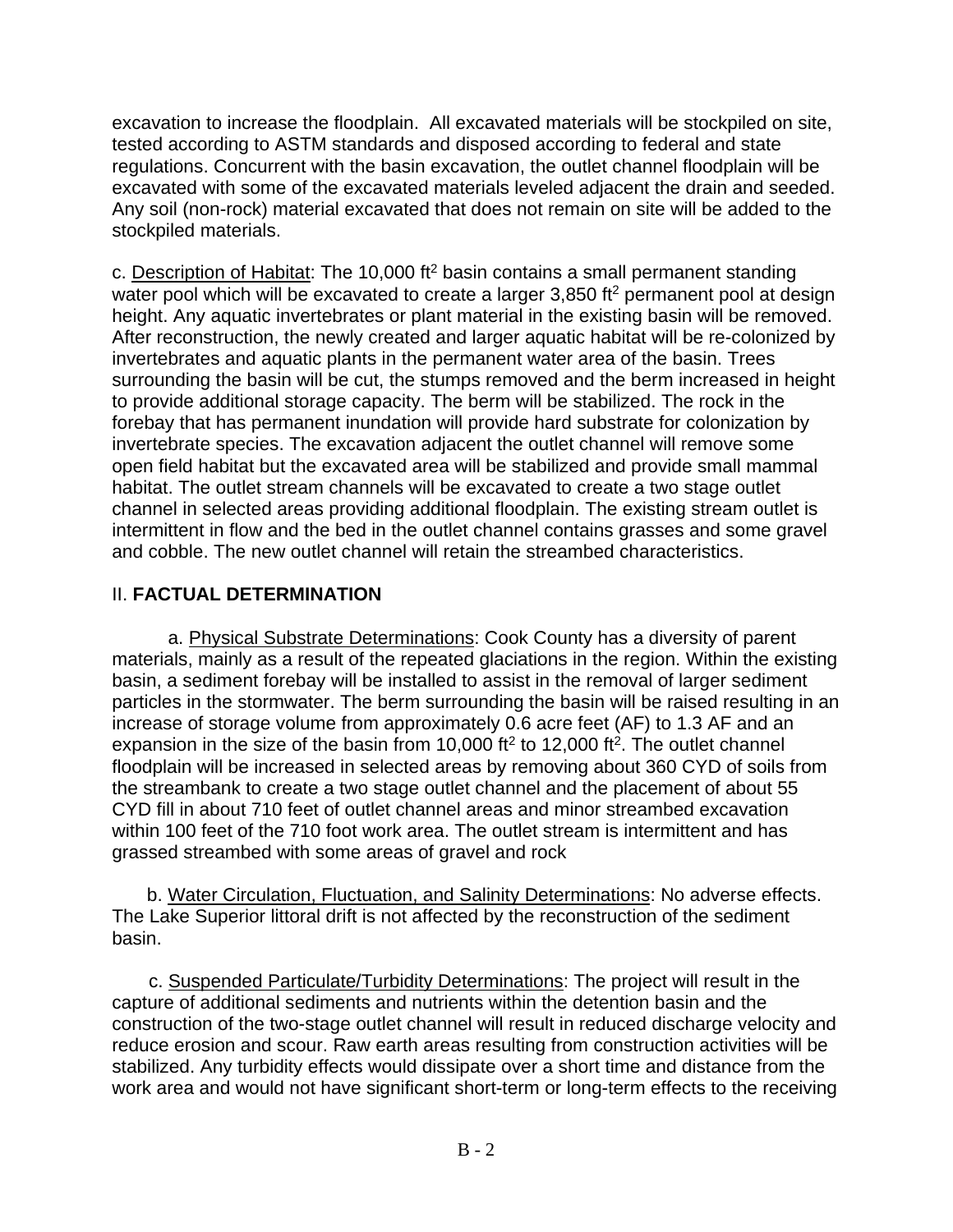waters.

d. Contaminant Determinations: Clean rock will be used for armor stone. Any soil material excavated in the basin will be stockpiled and tested according to ASTM standards and disposed according to federal and state regulations. Some of the floodplain material excavated to create the two-stage floodplain will be side cast, leveled and stabilized into the existing ditch berm.

e. Aquatic Ecosystem and Organism Determinations: Reconstruction of the detention basin and the outlet channel outlined in the EA would temporarily disrupt existing aquatic habitat in the detention basin and outlet channel where excavation will take place and where the placement of the armor stone is proposed for the forebay and outlet. Public interest factors of environmental benefits, and fish and wildlife are found in 33 CFR 320.4 (a) *Public Interest Review*. The probable impacts have been identified, and the intended use on the public interest. The benefits which reasonably may be expected to accrue from the proposal must be balanced against the reasonably foreseeable detriments. Further, since fill is proposed into waters of the U.S., the project must comply with the U.S. EPA 404(b)(1) guidelines. There is a public interest in the reconstruction of stormwater detention basin as determined by Congress and the USACE to maintain water quality of discharged stormwater consistent with the CWA.

f. Federally Listed Species: The northern long eared bat is a Federally-listed "threatened" species that may be present in the immediate work area. Tree cutting may affect but is not likely to adversely affect the northern long-eared bat as actions will be consistent with USFWS Rule 4(d). The USFWS concluded reconstruction may affect but not likely to adversely affect the Canada lynx or the piping plover and will have "no effect" on the Federally listed Canada lynx critical habitat as the urban nature of the area minimizes the likelihood of suitable habitat for the Canada lynx.

g. Proposed Disposal Site Determinations: No significant adverse impacts on municipal or private water supplies, recreational or commercial fisheries, water related recreation, aesthetics, parks, monuments, wilderness areas, research sites, or similar preserves are expected.

h. Determination of Cumulative and Secondary Effects on the Aquatic Ecosystem: No significant cumulative or secondary impacts are expected to occur from the reconstruction project.

#### III. **FINDING OF COMPLIANCE**

No significant adaptations of the guidelines were made relative to this evaluation. The proposed work would not violate applicable water quality standards; nor would it result in significant adverse effects on human health and welfare, aquatic life, or other wildlife dependent on the aquatic ecosystem, nor on the diversity, productivity, and stability of the aquatic ecosystem. No significant adverse effects are likely to Federally listed threatened or endangered or candidate species are known to be present in the